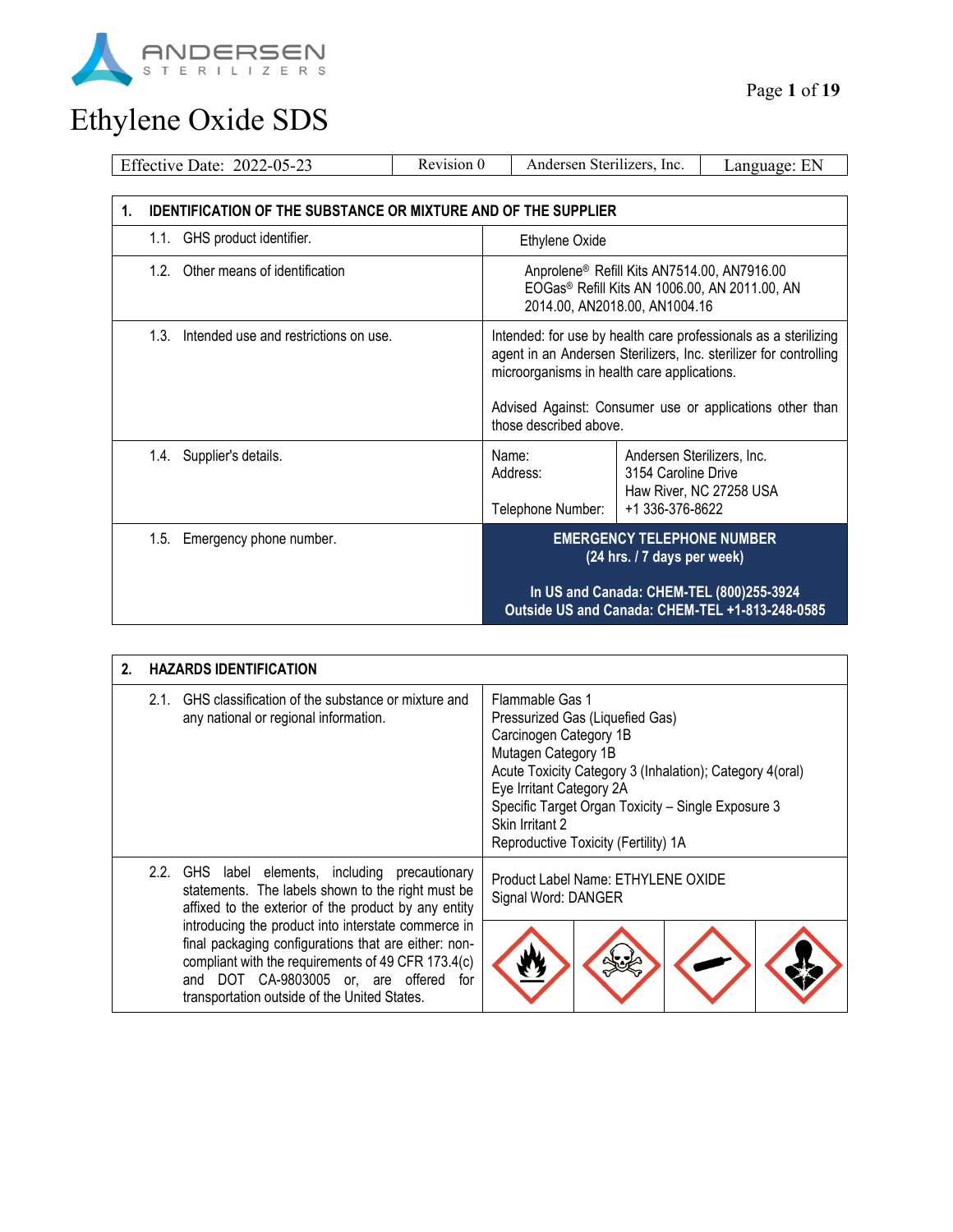

| Effective Date: 2022-05-23                                                                                                                                                                | Revision 0                                                                                 | Andersen Sterilizers, Inc.                                                                                                                                                                                                                                                | Language: EN |
|-------------------------------------------------------------------------------------------------------------------------------------------------------------------------------------------|--------------------------------------------------------------------------------------------|---------------------------------------------------------------------------------------------------------------------------------------------------------------------------------------------------------------------------------------------------------------------------|--------------|
| For final packaging configurations that are<br>compliant with the requirements of both 49 CFR<br>173.4(c) and DOT CA-9803005 and are shipped to<br>destinations within the United States. |                                                                                            | This package conforms to 49 CFR 173.4 for domestic<br>highway or rail transport only.                                                                                                                                                                                     |              |
|                                                                                                                                                                                           | Hazard statement:                                                                          |                                                                                                                                                                                                                                                                           |              |
|                                                                                                                                                                                           | H <sub>220</sub> :<br>H280:<br>H302:<br>H315:<br>H319:<br>H331:<br>H335:<br>H340:<br>H350: | Extremely flammable gas<br>Contains gas under pressure; may explode if heated<br>Harmful if swallowed<br>Causes skin irritation<br>Causes serious eye irritation<br>Toxic if inhaled<br>May cause respiratory irritation<br>May cause genetic defects<br>May cause cancer |              |
|                                                                                                                                                                                           | <b>Precautionary statement:</b>                                                            |                                                                                                                                                                                                                                                                           |              |
|                                                                                                                                                                                           | P201:                                                                                      | Obtain special instructions before use.                                                                                                                                                                                                                                   |              |
|                                                                                                                                                                                           | P202:                                                                                      | Do not handle until all safety precautions have been read<br>and understood.                                                                                                                                                                                              |              |
|                                                                                                                                                                                           | P210:                                                                                      | Keep away from heat/sparks/open flames/hot surfaces. - No<br>smoking.                                                                                                                                                                                                     |              |
|                                                                                                                                                                                           | P261:                                                                                      | Avoid breathing gas/vapors.                                                                                                                                                                                                                                               |              |
|                                                                                                                                                                                           | P264:                                                                                      | Wash hands thoroughly after handling.                                                                                                                                                                                                                                     |              |
|                                                                                                                                                                                           | P270:                                                                                      | Do not eat, drink, or smoke when using this product.                                                                                                                                                                                                                      |              |
|                                                                                                                                                                                           | P271:                                                                                      | Use only outdoors or in a well-ventilated area.                                                                                                                                                                                                                           |              |
|                                                                                                                                                                                           | P280:                                                                                      | Wear protective gloves / protective clothing / eye protection /<br>face protection.                                                                                                                                                                                       |              |
|                                                                                                                                                                                           | P281:                                                                                      | Use personal protective equipment as required.                                                                                                                                                                                                                            |              |
|                                                                                                                                                                                           | P301:<br>P312:                                                                             | IF SWALLOWED: Call a POISON CENTER or doctor /<br>physician if you feel unwell.                                                                                                                                                                                           |              |
|                                                                                                                                                                                           | P330:                                                                                      | Rinse mouth.                                                                                                                                                                                                                                                              |              |
|                                                                                                                                                                                           | P302:<br>P352:                                                                             | IF ON SKIN: Wash with plenty of soap and water.                                                                                                                                                                                                                           |              |
|                                                                                                                                                                                           | P362:                                                                                      | Take off contaminated clothing and wash before reuse.                                                                                                                                                                                                                     |              |
|                                                                                                                                                                                           | P332:<br>P313:                                                                             | If skin irritation occurs: Get medical advice/attention.                                                                                                                                                                                                                  |              |
|                                                                                                                                                                                           |                                                                                            |                                                                                                                                                                                                                                                                           |              |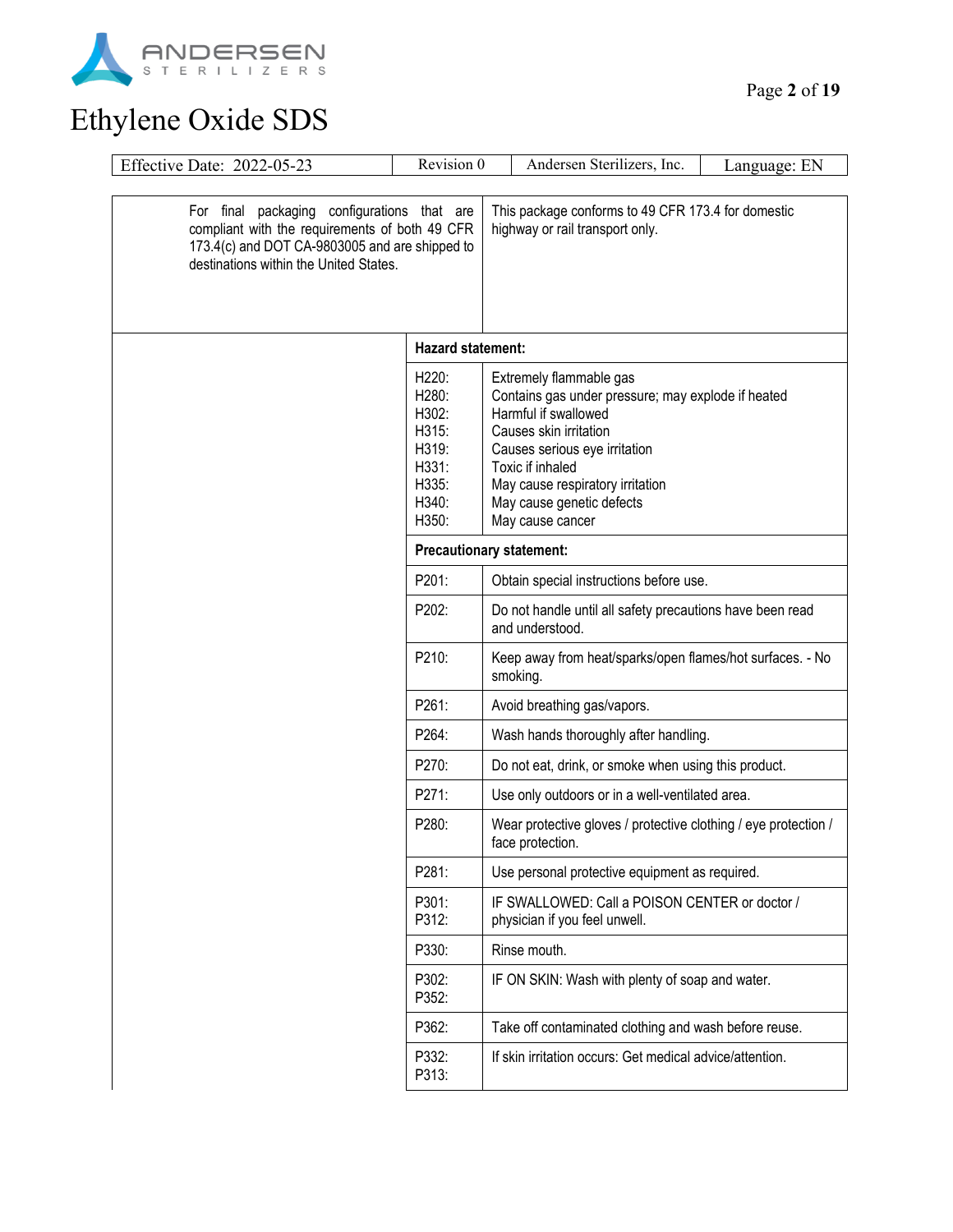

|      | Effective Date: 2022-05-23                                                               | Revision 0<br>Andersen Sterilizers, Inc.<br>Language: EN |                                                                                                                                        |
|------|------------------------------------------------------------------------------------------|----------------------------------------------------------|----------------------------------------------------------------------------------------------------------------------------------------|
|      |                                                                                          |                                                          |                                                                                                                                        |
|      |                                                                                          | P304:<br>P340:                                           | IF INHALED: Remove person to fresh air and keep<br>comfortable for breathing.                                                          |
|      |                                                                                          | P305:<br>P351:<br>P338                                   | IF IN EYES: Rinse cautiously with water for several minutes.<br>Remove contact lenses, if present and easy to do. Continue<br>rinsing. |
|      |                                                                                          | P337:<br>P313:                                           | If eye irritation persists: Get medical advice/attention.                                                                              |
|      |                                                                                          | P312:                                                    | Call a POISON CENTER or doctor / physician if you feel<br>unwell.                                                                      |
|      |                                                                                          | P308:<br>P313:                                           | IF exposed or concerned: Get medical advice / attention.                                                                               |
|      |                                                                                          | P321:                                                    | Specific treatment: See first aid section of SDS.                                                                                      |
|      |                                                                                          | P377:                                                    | Leaking gas fire: Do not extinguish, unless leak can be<br>stopped safely.                                                             |
|      |                                                                                          | P381:                                                    | Eliminate all ignition sources if safe to do so.                                                                                       |
|      |                                                                                          | P403:<br>P233:                                           | Store in a well-ventilated place. Keep container tightly closed.                                                                       |
|      |                                                                                          | P405:                                                    | Store locked up.                                                                                                                       |
|      |                                                                                          | P410:<br>P403:                                           | Protect from sunlight. Store in a well-ventilated place.                                                                               |
|      |                                                                                          | 501:                                                     | Dispose of contents / container in accordance with local /<br>regional / national / international regulation.                          |
| 2.3. | Other hazards which do not result in<br>classification or are not covered by<br>the GHS. | EUH006:                                                  | Explosive with or without contact with air.                                                                                            |

| 3.                          | <b>COMPOSITION / INFORMATION ON INGREDIENTS</b>                                                                                                 |  |  |
|-----------------------------|-------------------------------------------------------------------------------------------------------------------------------------------------|--|--|
| 3.1. Substance:             |                                                                                                                                                 |  |  |
| Chemical identity.          | Ethylene Oxide                                                                                                                                  |  |  |
| Common name, synonyms, etc. | EOGas, Anprolene, Oxirane, EO, Dihydroxirene, 1-2 Epoxyethane,<br>DimEthylene Oxide, Oxane, Oxirane, Alpha/Beta-Oxidoethane,<br>Oxacyclopropane |  |  |
| Weight by %                 | 96% -99% Ethylene Oxide                                                                                                                         |  |  |
| CAS number, EC number, etc. | CAS#: 75-21-8; EC#: 200-849-9 (from EINECS)<br>Chemical Family: Epoxide<br>Formula: (CH2)2O<br>Molecular Weight: 44.053 g/mol                   |  |  |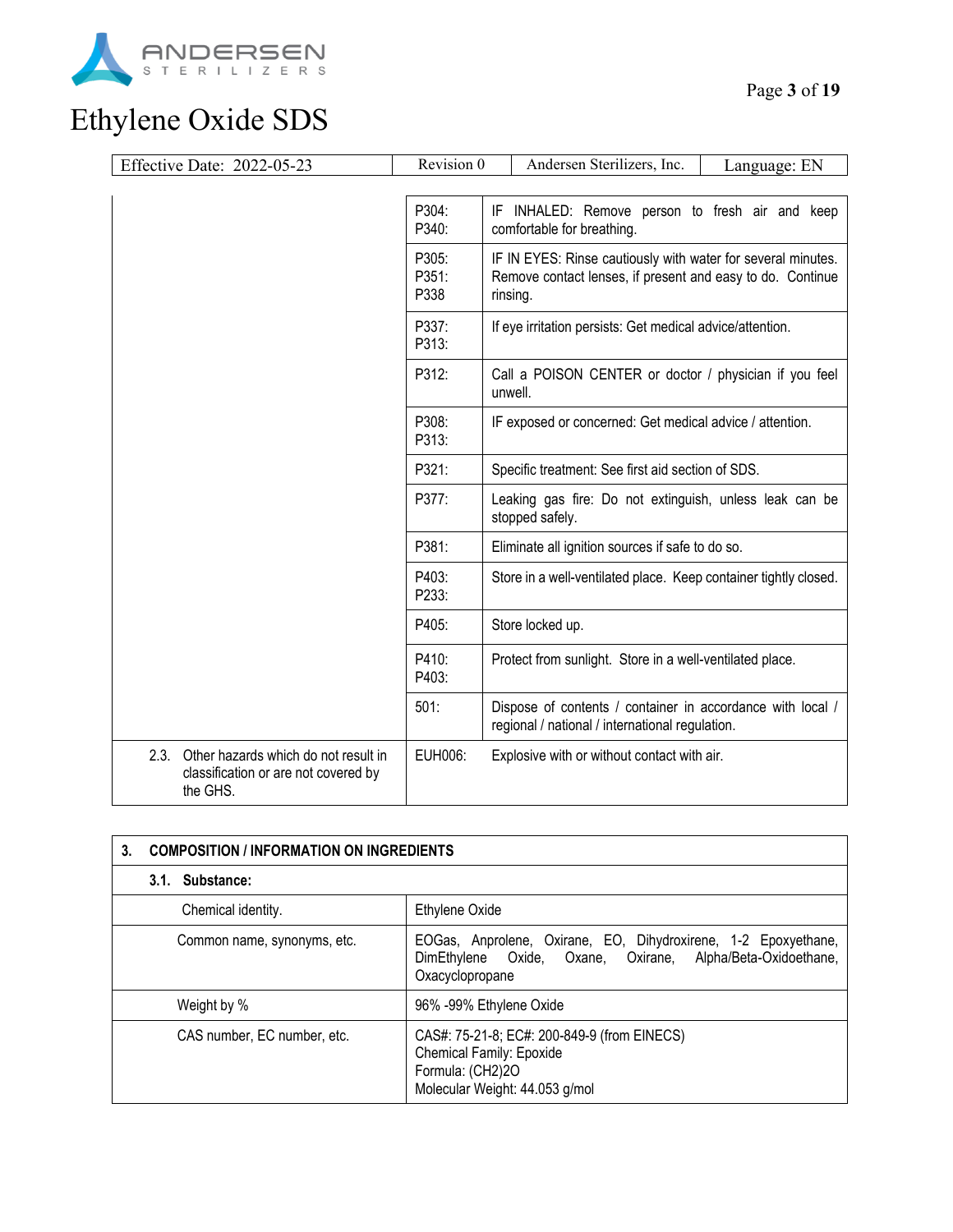

| Effective Date: 2022-05-23                                                                                                                  | Revision 0                                                                                            | Andersen Sterilizers, Inc. | Language: EN |
|---------------------------------------------------------------------------------------------------------------------------------------------|-------------------------------------------------------------------------------------------------------|----------------------------|--------------|
|                                                                                                                                             |                                                                                                       |                            |              |
| Impurities and stabilizing additives<br>which are themselves classified and<br>which contribute to the classification of<br>the substance.  | Contains no other components or impurities which will influence the<br>classification of the product. |                            |              |
| Mixture:<br>3.2.                                                                                                                            |                                                                                                       |                            |              |
| The chemical identity and concentration or                                                                                                  | Chemical Identity:                                                                                    | Concentration:             | CAS No.:     |
| concentration ranges of all ingredients, which<br>are hazardous within the meaning of the GHS<br>and are present above their cutoff levels. | No applicable information found.                                                                      |                            |              |

| 4. | <b>FIRST AID MEASURES</b>                |                                                                                                                                                                                                                                                                                                                                                                                                                                           |
|----|------------------------------------------|-------------------------------------------------------------------------------------------------------------------------------------------------------------------------------------------------------------------------------------------------------------------------------------------------------------------------------------------------------------------------------------------------------------------------------------------|
|    | 4.1. Description of first aid measures.  | EYE CONTACT: Immediately flush eyes, including the entire surface of the<br>eyes and under the eyelids, gently but thoroughly with plenty of running<br>water for at least 15 minutes. Obtain medical attention immediately. NOTE:<br>Never wear contact lenses when working with ethylene oxide.                                                                                                                                         |
|    |                                          | SKIN CONTACT: Immediately flush skin thoroughly with water for at least<br>15 minutes while removing contaminated clothing and shoes. Obtain<br>medical attention immediately. Treat for possible cryogenic injury, if needed<br>by warming affected areas with tepid water (wrap with a blanket if lukewarm<br>water is not available). Wash clothing before reuse and discard<br>contaminated leather articles such as shoes and belts. |
|    |                                          | INHALATION: Remove exposed person to fresh air. If breathing has<br>stopped, give artificial respiration then have qualified personnel administer<br>oxygen, if needed. Get immediate medical attention.                                                                                                                                                                                                                                  |
|    |                                          | INGESTION: If patient is conscious, give plenty of water (minimum of two<br>glasses) but DO NOT INDUCE VOMITING. This material is corrosive. Keep<br>head lower than hips to avoid aspiration, should vomiting occur. Get<br>medical attention immediately.                                                                                                                                                                               |
|    |                                          | MEDICAL CONDITIONS AGGRAVATED BY EXPOSURE:<br>Preexisting skin, eye and respiratory disorders; lung, blood, nervous<br>system, and peripheral nerve disorders.                                                                                                                                                                                                                                                                            |
|    | Most important symptoms/effects.<br>4.2. | SIGNS AND SYMPTOMS OF OVEREXPOSURE: Effects include skin, eye<br>and respiratory tract irritation or burns. Central nervous system effects<br>initially cause headache, dizziness and nausea and in extreme cases,<br>unconsciousness and death. Peripheral nerve damage may result in<br>muscular weakness, giddiness, irrational behavior, and loss of sensation in<br>the extremities. Dulling of the sense of smell may occur.        |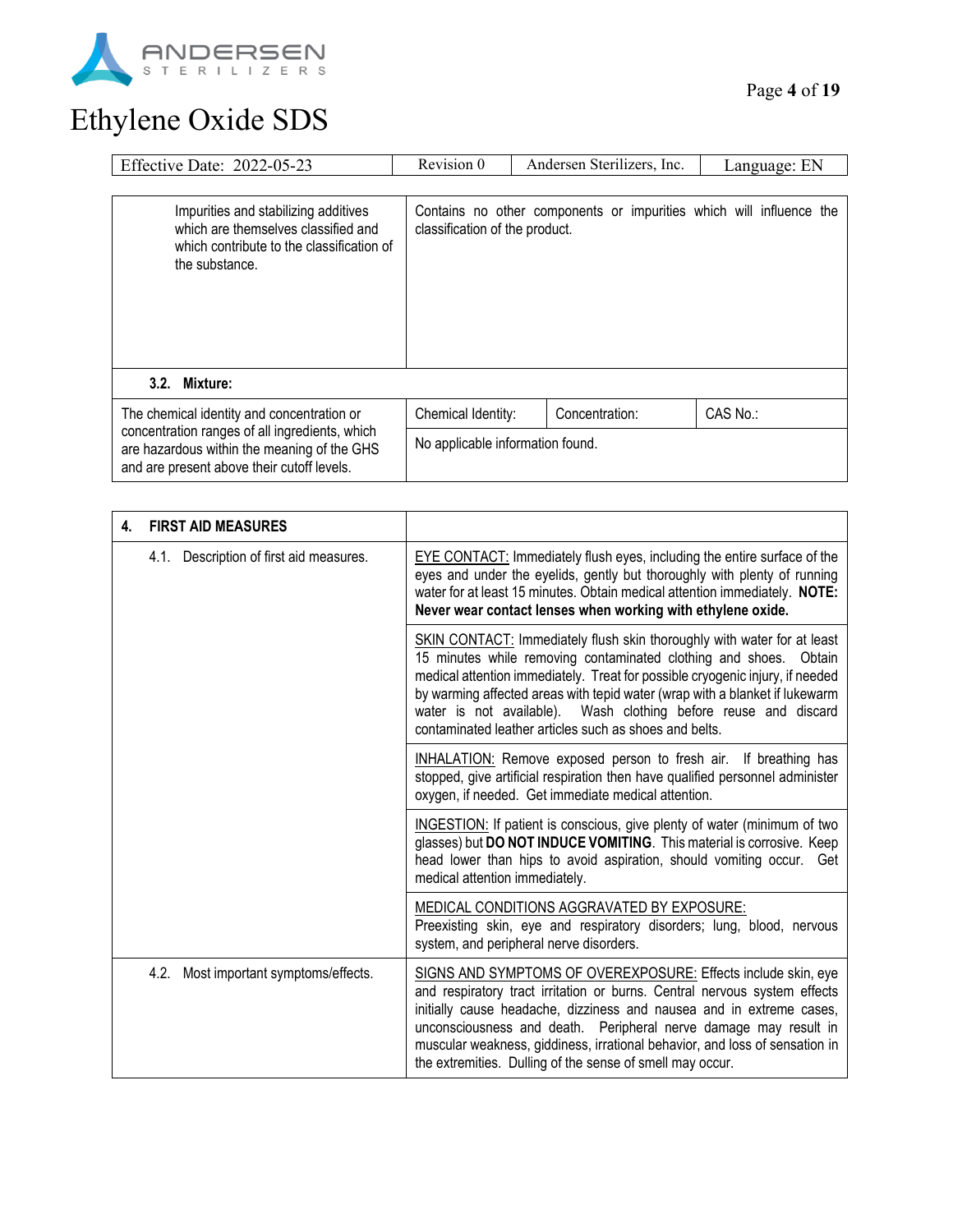

| Effective Date: 2022-05-23                                                                       | Revision 0 | Andersen Sterilizers, Inc.                                                                                                                                                                                                                                                                                                                                                                                        | Language: EN |
|--------------------------------------------------------------------------------------------------|------------|-------------------------------------------------------------------------------------------------------------------------------------------------------------------------------------------------------------------------------------------------------------------------------------------------------------------------------------------------------------------------------------------------------------------|--------------|
|                                                                                                  |            |                                                                                                                                                                                                                                                                                                                                                                                                                   |              |
| 4.3. Indication of immediate medical<br>attention and special treatment<br>needed, if necessary. |            | NOTE TO PHYSICIANS: Respiratory symptoms include nausea, vomiting,<br>and irritation of the nose and throat. Pulmonary edema may occur.<br>Respiratory effects may be delayed. Consider oxygen administration. If a<br>chemical burn is present, decontaminate skin and treat as any thermal burn.<br>No specific antidote is known; however, consider gastric lavage and<br>administration of a charcoal slurry. |              |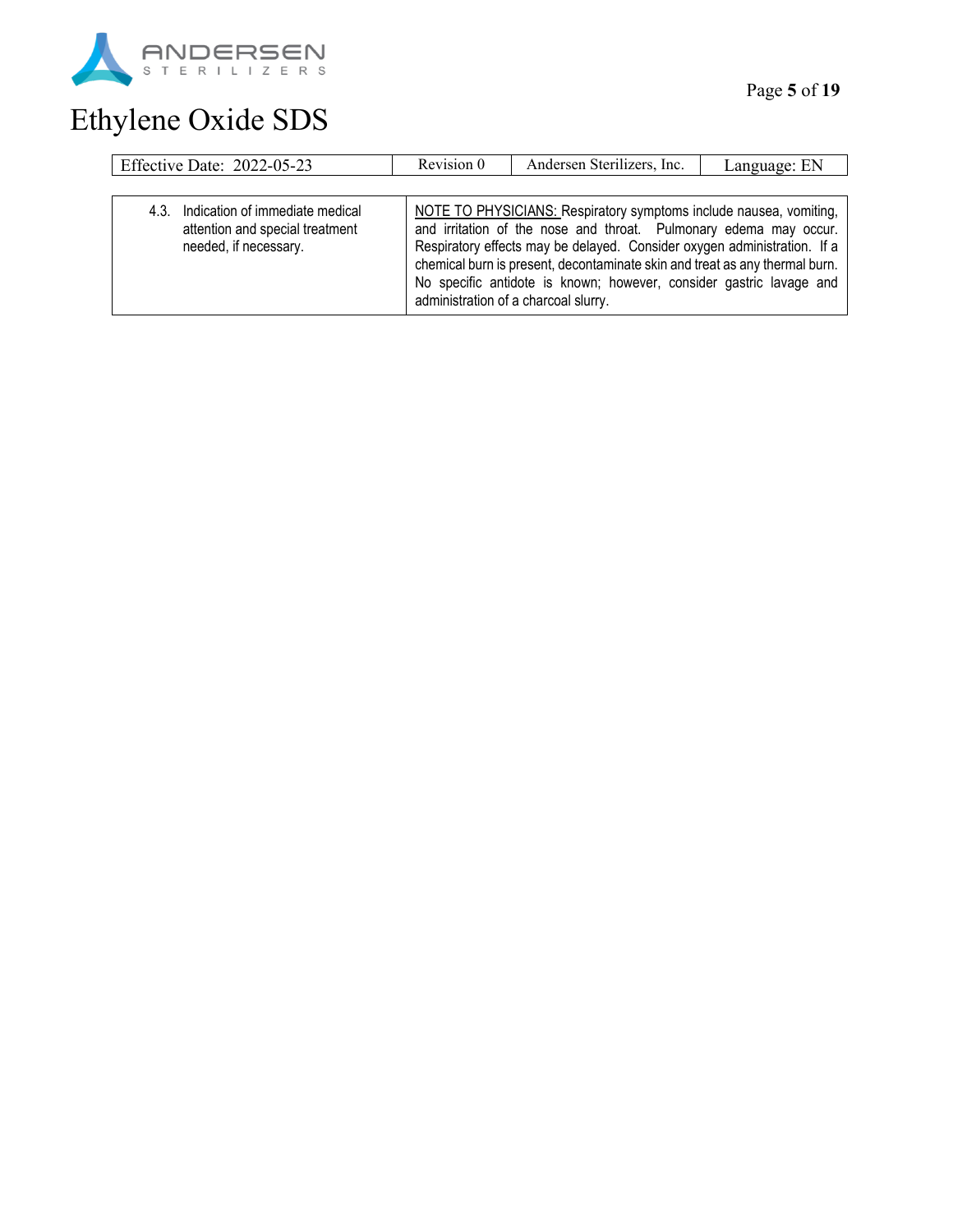

|    | Effective Date: 2022-05-23                             | Revision 0                                                                                                                                                                                                                                                                                                                                                                                                                                                                                                                                                                                                                                                                                                                                                                                                                                                                                                                                                                                                          | Andersen Sterilizers, Inc.                                 |   | Language: EN |
|----|--------------------------------------------------------|---------------------------------------------------------------------------------------------------------------------------------------------------------------------------------------------------------------------------------------------------------------------------------------------------------------------------------------------------------------------------------------------------------------------------------------------------------------------------------------------------------------------------------------------------------------------------------------------------------------------------------------------------------------------------------------------------------------------------------------------------------------------------------------------------------------------------------------------------------------------------------------------------------------------------------------------------------------------------------------------------------------------|------------------------------------------------------------|---|--------------|
|    |                                                        |                                                                                                                                                                                                                                                                                                                                                                                                                                                                                                                                                                                                                                                                                                                                                                                                                                                                                                                                                                                                                     |                                                            |   |              |
| 5. | <b>FIREFIGHTING MEASURES</b>                           |                                                                                                                                                                                                                                                                                                                                                                                                                                                                                                                                                                                                                                                                                                                                                                                                                                                                                                                                                                                                                     |                                                            |   |              |
|    | 5.1. Suitable (and unsuitable)<br>extinguishing media. | <b>EXTINGUISHING MEDIA:</b> Carbon dioxide, dry chemical, or water spray for<br>small fires. Water spray, polymer or alcohol resistant foams for large fires.<br>Dilution of liquid ethylene oxide with 22 volumes of water should render it non-<br>flammable. Dilution with 100 parts water to one part of ethylene oxide vapor<br>may be required to control buildup of flammable vapors in closed systems.<br>Water spray can be used to reduce flame intensity, cool fire-exposed<br>containers and dilute spills to render non-flammable.                                                                                                                                                                                                                                                                                                                                                                                                                                                                     |                                                            |   |              |
|    | 5.2. Specific hazards arising from the<br>chemical.    | <b>EMERGENCY OVERVIEW:</b> Colorless liquid or heavier-than-air gas with a<br>sweet, ether-like odor. Extremely flammable liquefied gas which burns in the<br>absence of oxygen and can explode when exposed to elevated temperatures.<br>Toxic when inhaled. Causes severe skin and eye irritation or burns and<br>respiratory tract irritation; effects may be delayed. Harmful if swallowed or<br>absorbed through the skin. Contact with liquid may cause frostbite.                                                                                                                                                                                                                                                                                                                                                                                                                                                                                                                                            |                                                            |   |              |
|    |                                                        | Statement of Hazards: DANGER! Extremely flammable liquid and gas under<br>pressure. May form explosive mixtures with air. Highly Reactive. Harmful or<br>fatal if inhaled and may cause delayed lung injury, respiratory system and<br>nervous system damage. Inhalation may cause dizziness or drowsiness.<br>Liquid contact may cause frostbite. May cause allergic skin reaction. Harmful<br>if swallowed. May cause adverse blood effects, liver and kidney damage<br>based on animal data. Cancer and reproductive hazard.                                                                                                                                                                                                                                                                                                                                                                                                                                                                                     |                                                            |   |              |
|    |                                                        |                                                                                                                                                                                                                                                                                                                                                                                                                                                                                                                                                                                                                                                                                                                                                                                                                                                                                                                                                                                                                     | HAZARD RATINGS: $(0 = \text{minimum}; 4 = \text{maximum})$ |   |              |
|    |                                                        | Health = $3$<br>HMIS Rating:<br>Flammability = $4$<br>Reactivity = $3$<br>Personal Protection Code =<br>(Consult your supervisor or standard<br>operating procedures for special<br>handling directions.)<br>Health = $3$<br>NFPA Rating:<br>Flammability = $4$<br>Reactivity = $3$<br>UNUSUAL FIRE AND EXPLOSION HAZARDS: Ethylene oxide is<br>dangerously explosive under fire conditions; it is flammable over an extremely<br>large range of concentrations in air and burns in the absence of oxygen.<br>Liquid ethylene oxide is lighter than water (floats) and vapors are heavier than<br>air and may travel long distances along ground to sources of ignition, and then<br>flash back. Avoid storage at warm temperatures [around 100 °F (38 °C)] in<br>order to prevent polymerization. Do not store at temperatures above 125 °F<br>(52 °C) under any circumstances. Vapors are extremely flammable and are<br>readily ignited by static charge, sparks, and flames at concentrations above<br>$2.6%$ . |                                                            | X |              |
|    |                                                        |                                                                                                                                                                                                                                                                                                                                                                                                                                                                                                                                                                                                                                                                                                                                                                                                                                                                                                                                                                                                                     |                                                            |   |              |
|    |                                                        |                                                                                                                                                                                                                                                                                                                                                                                                                                                                                                                                                                                                                                                                                                                                                                                                                                                                                                                                                                                                                     |                                                            |   |              |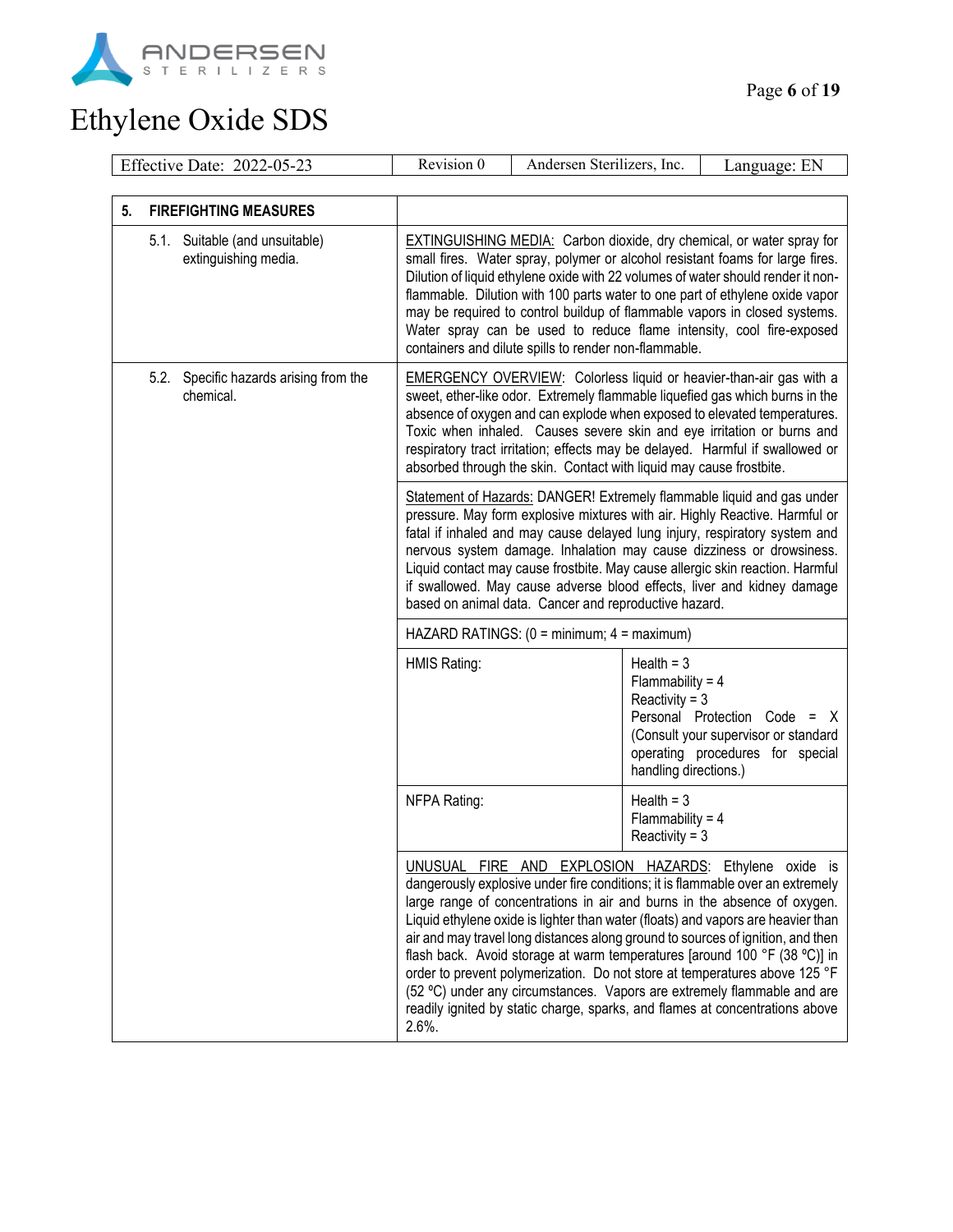

| Effective Date: 2022-05-23                                             | Revision 0 | Andersen Sterilizers, Inc.                                                                                                                                                                                                                                                                                                                                              | Language: EN |
|------------------------------------------------------------------------|------------|-------------------------------------------------------------------------------------------------------------------------------------------------------------------------------------------------------------------------------------------------------------------------------------------------------------------------------------------------------------------------|--------------|
|                                                                        |            |                                                                                                                                                                                                                                                                                                                                                                         |              |
| 5.3. Special protective equipment and<br>precautions for firefighters. |            | SPECIAL FIRE-FIGHTING PROCEDURES: Wear NIOSH-approved self-<br>contained breathing apparatus (SCBA) operated in the pressure-demand<br>mode and full chemical-resistant protective clothing. Evacuate all personnel<br>from danger area. Immediately cool containers with water spray from<br>maximum safe distance. Remove containers from fire area, if without risk. |              |

| 6. | <b>ACCIDENTAL RELEASE MEASURES</b>                                               |                                                                                                                                                                                                                                                                                                                                                                                                                                                                                                                                                                                                                                                                                                                                                                                                                                                                                                                                                                                                                                                                                                                                                                                                                                                                                                                                                                                                                         |  |
|----|----------------------------------------------------------------------------------|-------------------------------------------------------------------------------------------------------------------------------------------------------------------------------------------------------------------------------------------------------------------------------------------------------------------------------------------------------------------------------------------------------------------------------------------------------------------------------------------------------------------------------------------------------------------------------------------------------------------------------------------------------------------------------------------------------------------------------------------------------------------------------------------------------------------------------------------------------------------------------------------------------------------------------------------------------------------------------------------------------------------------------------------------------------------------------------------------------------------------------------------------------------------------------------------------------------------------------------------------------------------------------------------------------------------------------------------------------------------------------------------------------------------------|--|
|    | 6.1. Personal precautions, protective<br>equipment, and emergency<br>procedures. | PRECAUTIONS: Treat any ethylene oxide leak as an emergency. Evacuate<br>all personnel from the area except those directly engaged in containing the<br>leak.                                                                                                                                                                                                                                                                                                                                                                                                                                                                                                                                                                                                                                                                                                                                                                                                                                                                                                                                                                                                                                                                                                                                                                                                                                                            |  |
|    |                                                                                  | If an Ethylene Oxide ampoule or cartridge is inadvertently activated before it<br>is sealed inside of the sterilization bag, there are three options. Options 1 and<br>2 must be completed within thirty (30) seconds of cartridge activation <sup>1</sup> and the<br>operator must then exit the room until it is confirmed that air quality levels are<br>below the permissible levels set forth in Section 8.1.<br>If the sterilizer is on, but not running a cycle, place the cartridge inside<br>1.<br>the sterilizer cabinet, close the door, and press the START button,<br>which will turn on the ventilation pump. Tag the sterilizer as out of<br>service and leave the cartridge inside the cabinet for a minimum of 12<br>hours.<br>If the sterilizer is on and already running a cycle, place the cartridge<br>2.<br>inside the included Zip-Lock bag, seal the bag closed, and attach the<br>male quick connect fitting to the Accidental Release Connection<br>Mechanism female port located on the left side of the top cabinet.<br>Leave it connected to cabinet for a minimum of 12 hours with the pumps<br>running.<br>If option 1 or 2 is not possible, immediately evacuate the room for a<br>3.<br>minimum of 12 hours. Tag the room as out of service and do not reenter<br>the room until it is confirmed that air quality levels are below the<br>permissible levels set forth in Section 8.1. |  |

| <b>HANDLING AND STORAGE</b>                                           |                                                                                                                                                                                                                                                                                                                                                                            |
|-----------------------------------------------------------------------|----------------------------------------------------------------------------------------------------------------------------------------------------------------------------------------------------------------------------------------------------------------------------------------------------------------------------------------------------------------------------|
| 7.1. Precautions for safe handling.                                   | HANDLING AND STORAGE PRECAUTIONS: Wear all recommended<br>protective clothing and devices (e.g. safety glasses) when handling this<br>material. Have established handling and emergency response procedures in<br>place prior to use. Make sure that the sterilizer is properly grounded. Protect<br>cartridges from physical damage and inspect them for cracks or leaks. |
| 7.2. Conditions for safe storage,<br>including any incompatibilities. | STORAGE SEGREGATION: Store ethylene oxide in a cool, dry, well-<br>ventilated area away from incompatible chemicals and sources of ignition.<br>Store refill kits upright; move in a carefully supervised manner being careful<br>not to drop. DO NOT STORE IN DIRECT SUNLIGHT                                                                                             |

<sup>&</sup>lt;sup>1</sup> Based upon an Andersen Scientific study conducted in August of 2005, in a 6,645 ft<sup>3</sup> room at 70-72°F with 6 fresh air exchanges per hour. A simulated 17.6 gram EO cartridge dropped onto the floor and broken resulted in a fifteen minute STEL in the breathing zone, at the point where the cartridge dropped of 3.4 ppm with a standard deviation of 0.71.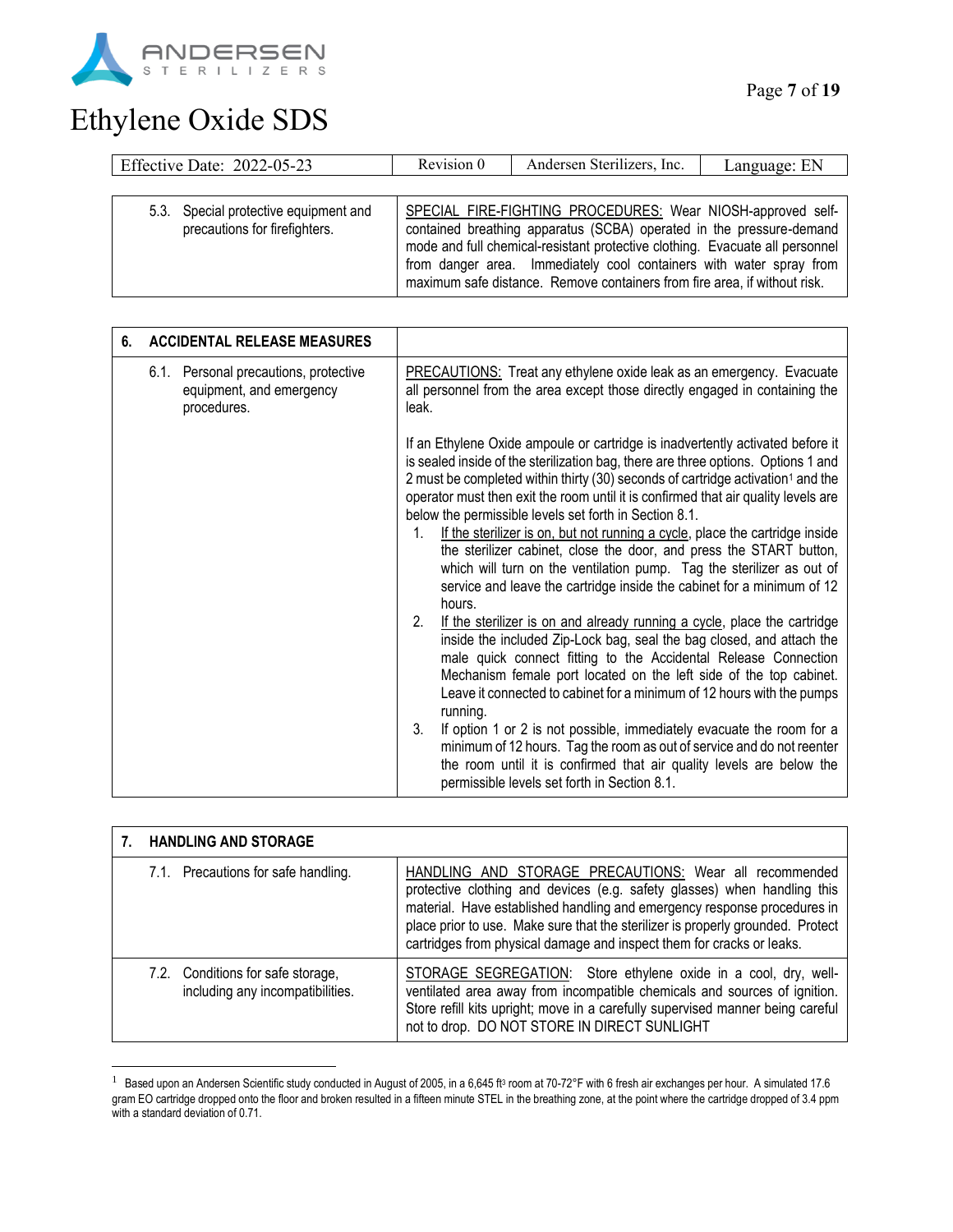

| Effective Date: 2022-05-23 | Revision 0                                                                                                                                                                                                                                           | Andersen Sterilizers, Inc. | Language: EN |
|----------------------------|------------------------------------------------------------------------------------------------------------------------------------------------------------------------------------------------------------------------------------------------------|----------------------------|--------------|
|                            |                                                                                                                                                                                                                                                      |                            |              |
|                            | SHIPPING AND STORAGE CONTAINERS: (See 49 CFR 173.4)<br>Individual refill kits containing ethylene oxide are packaged in accordance<br>with the small quantities exemption under 49 CFR 173.4(c) and DOT approval<br>CA 9803005 issued April 9, 1998. |                            |              |
|                            | ATTENTION: Ethylene oxide vapors are colorless and odorless above<br>OSHA'S permissible exposure level. An air monitoring system and / or<br>personnel breathing zone monitoring badges are recommended to determine<br>airborne exposure levels.    |                            |              |

| 8. | <b>EXPOSURE CONTROLS / PERSONAL PROTECTION</b> |                                        |                                                                                                                                                                                                                                                                                                                                                                                                                                                                                                                                                                                                                                                                                                                                                                                                                                                     |                                    |                                       |              |
|----|------------------------------------------------|----------------------------------------|-----------------------------------------------------------------------------------------------------------------------------------------------------------------------------------------------------------------------------------------------------------------------------------------------------------------------------------------------------------------------------------------------------------------------------------------------------------------------------------------------------------------------------------------------------------------------------------------------------------------------------------------------------------------------------------------------------------------------------------------------------------------------------------------------------------------------------------------------------|------------------------------------|---------------------------------------|--------------|
|    |                                                | 8.1. Control parameters.               | <b>Exposure Limits</b>                                                                                                                                                                                                                                                                                                                                                                                                                                                                                                                                                                                                                                                                                                                                                                                                                              |                                    |                                       |              |
|    |                                                |                                        | SOURCE                                                                                                                                                                                                                                                                                                                                                                                                                                                                                                                                                                                                                                                                                                                                                                                                                                              | TWA $(8-hr)$                       | <b>STEL</b><br>$(15-min)$             | <b>OTHER</b> |
|    | <b>OSHA</b>                                    | 1 ppm                                  | 5 ppm<br>$(9 \text{ mg/m3})$                                                                                                                                                                                                                                                                                                                                                                                                                                                                                                                                                                                                                                                                                                                                                                                                                        | 0.5 ppm action<br>level (8-hr TWA) |                                       |              |
|    |                                                |                                        | <b>ACGIH</b>                                                                                                                                                                                                                                                                                                                                                                                                                                                                                                                                                                                                                                                                                                                                                                                                                                        | 1 ppm<br>$(1.8 \text{ mg/m3})$     | No applicable<br>information<br>found | 800 ppm IDLH |
|    |                                                | 8.2. Appropriate engineering controls. | <b>ENGINEERING CONTROLS:</b> Ethylene oxide, a major fire hazard, can burn<br>in the absence of oxygen. All electrical devices used in areas processing or<br>handling ethylene oxide must be engineered and designed to the applicable<br>local electrical/fire codes. Safeguards can include designing electrical<br>devices as explosion-proof and / or intrinsically safe. When considering<br>engineering controls, users of ethylene oxide should consult the current<br>edition of NFPA 55 (Compressed Gases and Cryogenic Fluids Code, Section<br>14: Storage, Handling, and Use of Ethylene Oxide for Sterilization and<br>Fumigation). Sterilization facilities should consult NIOSH Publication NO.<br>2007-164 (Alert: Preventing Worker Injuries and Deaths from Explosions in<br>Industrial Ethylene Oxide Sterilization Facilities). |                                    |                                       |              |
|    |                                                |                                        | VENTILATION: Install and operate general and local exhaust ventilation<br>systems powerful enough to maintain airborne levels of ethylene oxide below<br>the OSHA PEL in the worker's breathing area. AAMI / ANSI ST41 Good<br>Hospital Practice: Ethylene Oxide Sterilization and Sterility Assurance<br>Guidelines, Section 3.4 recommends a minimum of 10 room makeup air<br>changes per hour. Emission controls must comply with Federal, State and<br>local regulations.<br>WASHING STATIONS: Have eyewash stations and washing facilities<br>available in all work areas.                                                                                                                                                                                                                                                                     |                                    |                                       |              |
|    |                                                |                                        |                                                                                                                                                                                                                                                                                                                                                                                                                                                                                                                                                                                                                                                                                                                                                                                                                                                     |                                    |                                       |              |
|    |                                                |                                        | OTHER PROTECTION: Sterilizer must be electrically grounded / bonded.<br>Practice good personal hygiene; always wash thoroughly after using this<br>material. Do not eat, drink or smoke in work area.                                                                                                                                                                                                                                                                                                                                                                                                                                                                                                                                                                                                                                               |                                    |                                       |              |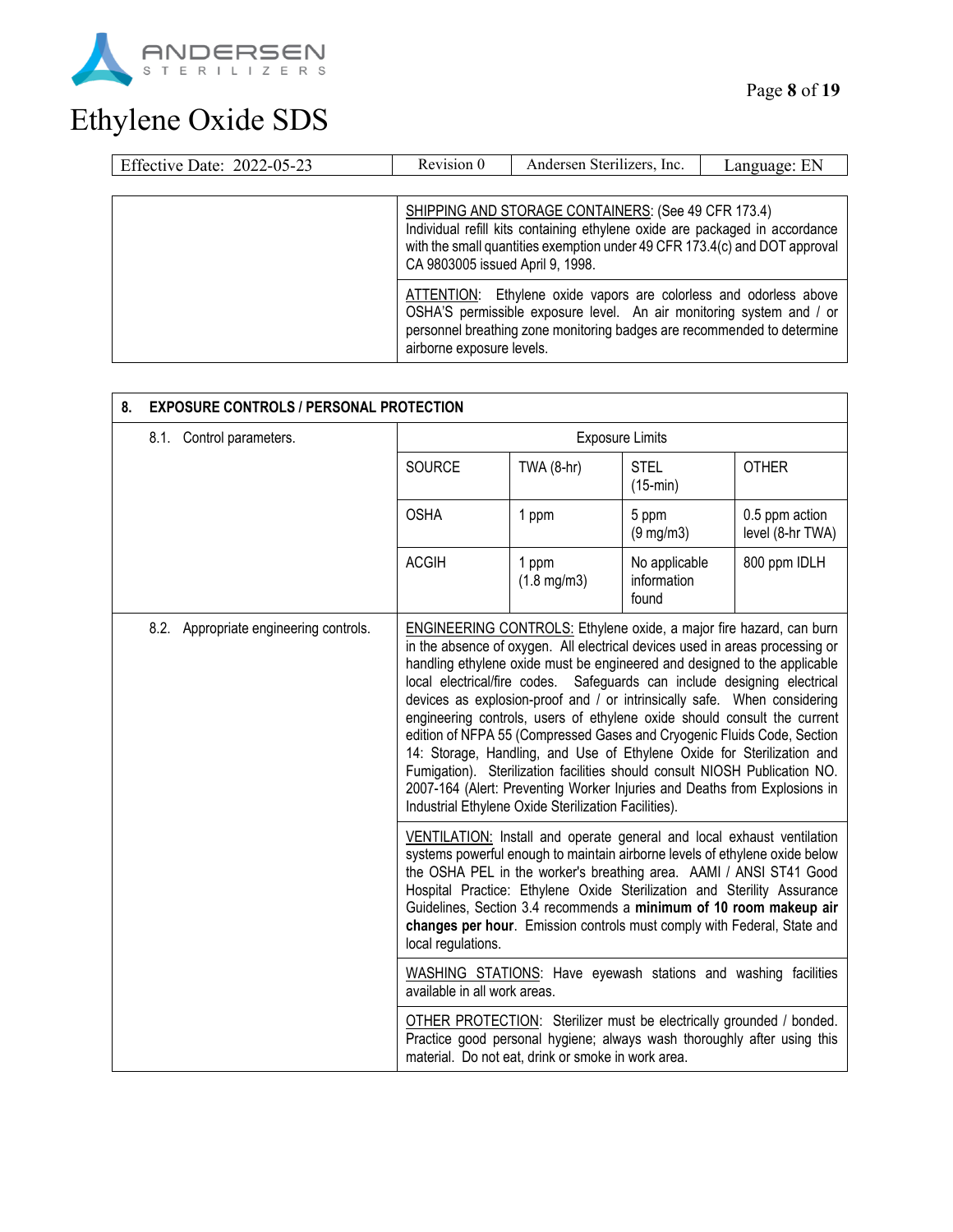

| Effective Date: 2022-05-23                                                           | Revision 0                                                                                                                                                                                                                                                                                                                                                                                                                                                                     | Andersen Sterilizers, Inc. | Language: EN |
|--------------------------------------------------------------------------------------|--------------------------------------------------------------------------------------------------------------------------------------------------------------------------------------------------------------------------------------------------------------------------------------------------------------------------------------------------------------------------------------------------------------------------------------------------------------------------------|----------------------------|--------------|
|                                                                                      |                                                                                                                                                                                                                                                                                                                                                                                                                                                                                |                            |              |
| 8.3.<br>Individual protection measures,<br>such as personal protective<br>equipment. | RESPIRATORY PROTECTION: Refer to OSHA respirator regulations cited<br>at 29 CFR 1910.134 and 29 CFR 1910.1047. Wear a NIOSH-approved full<br>facepiece respirator in situations where atmosphere is at or above OSHA's<br>Action Level. Do not exceed the maximum use conditions of the respirator.<br>For emergency or non-routine uses where concentrations are unknown, wear<br>an SCBA with a full facepiece operated in the pressure-demand or positive<br>pressure mode. |                            |              |
|                                                                                      | EYE PROTECTION: Always wear chemical safety glasses. NEVER WEAR<br>CONTACT LENSES when working with ethylene oxide.                                                                                                                                                                                                                                                                                                                                                            |                            |              |
|                                                                                      | SKIN PROTECTION: Wear long-sleeved shirt and long pants, shoes plus<br>socks, and chemical-resistant gloves to prevent the possibility of skin contact.<br>Launder contaminated clothing and discard contaminated leather shoes,<br>belts, etc.                                                                                                                                                                                                                                |                            |              |

| 9.   | PHYSICAL AND CHEMICAL PROPERTIES                                     |                                                                            |  |  |
|------|----------------------------------------------------------------------|----------------------------------------------------------------------------|--|--|
| 9.1. | Information on basic physical and chemical properties.               |                                                                            |  |  |
|      | Appearance (physical state, color, etc.).<br>Colorless liquid or gas |                                                                            |  |  |
|      | Corrosivity                                                          | Not Corrosive                                                              |  |  |
|      | Odor.                                                                | Sweet ether-like                                                           |  |  |
|      | Odor threshold.                                                      | 261 ppm - detectable<br>500 to 700 ppm - recognizable                      |  |  |
|      | pH.                                                                  | 7, neutral (100 g/L in water)                                              |  |  |
|      | Melting point/freezing point.                                        | -169 °F (-112 °C)                                                          |  |  |
|      | Initial boiling point and boiling range.                             | 50.7 °F (10.4 °C)                                                          |  |  |
|      | Flash point.                                                         | Tag Closed Cup: < $0$ °F (< -18 °C)                                        |  |  |
|      | Evaporation rate.                                                    | 100% volatile by volume                                                    |  |  |
|      | Flammability (solid, gas).                                           | Flammable                                                                  |  |  |
|      | Upper/lower flammability or explosive<br>limits.                     | Upper flammable limit: 100% vol/vol<br>Lower flammable limit: 2.6% vol/vol |  |  |
|      | Vapor pressure.                                                      | 1095 mmHg @ 20 °C                                                          |  |  |
|      | Vapor density.                                                       | 1.5 (Air = 1)                                                              |  |  |
|      | Relative density.                                                    | 0.875 at 20 °C                                                             |  |  |
|      | Solubility (ies).                                                    | 100% in water                                                              |  |  |
|      | Partition coefficient: n-octanol/water.                              | $-0.3$                                                                     |  |  |
|      | Autoignition temperature.                                            | 833 °F (445 °C); Burns in the absence of air                               |  |  |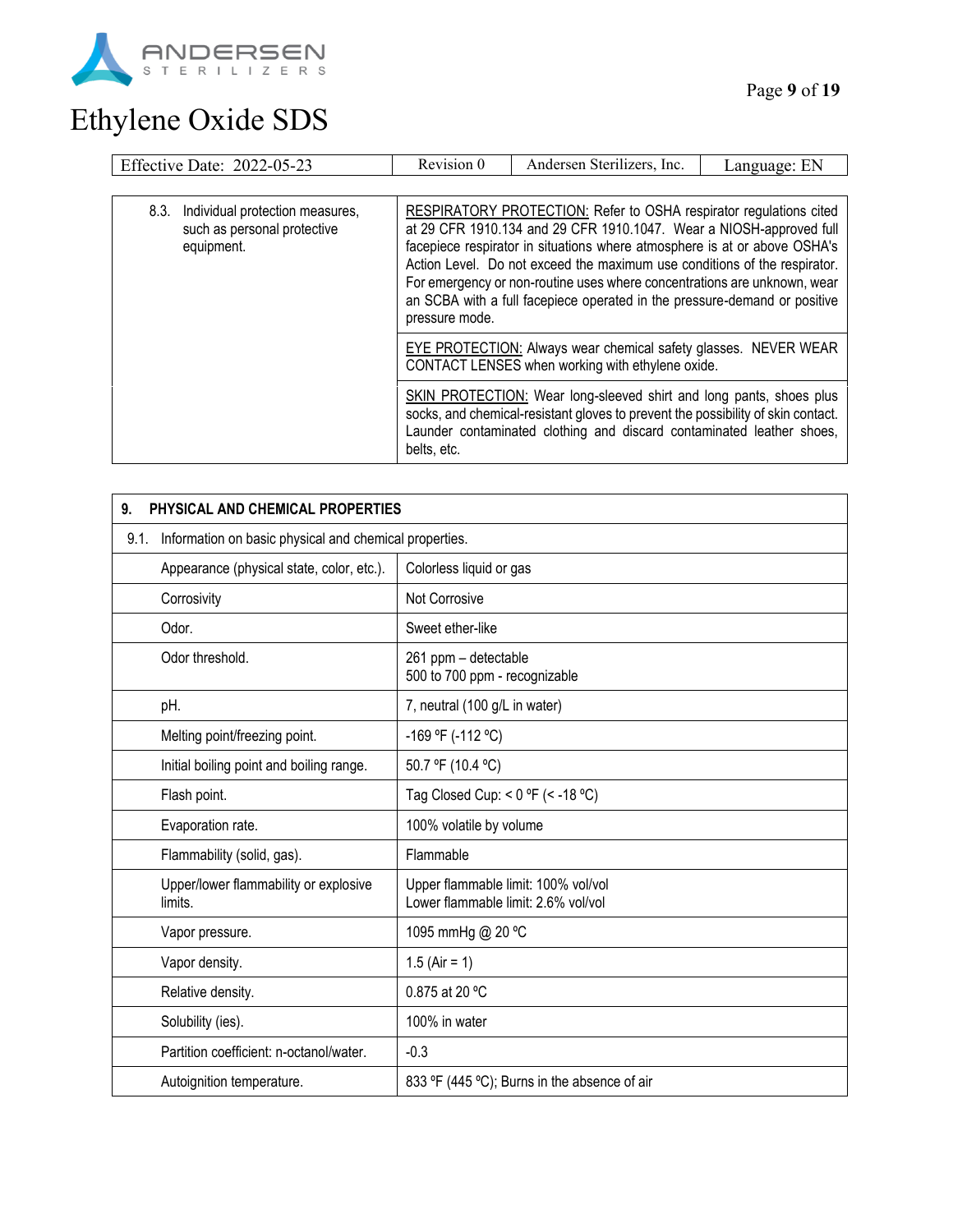

| Effective Date: 2022-05-23 | Revision 0                | Andersen Sterilizers, Inc. | Language: EN |
|----------------------------|---------------------------|----------------------------|--------------|
|                            |                           |                            |              |
| Decomposition temperature. | ~932 °F (~773 °K)         |                            |              |
| Viscosity.                 | 0.255 centipoise at 80° F |                            |              |
| Oxidizing properties.      | Not an oxidizer           |                            |              |

| <b>10. STABILITY AND REACTIVITY</b>                                        |                                                                                                                                                                                                                                                                                                                                           |
|----------------------------------------------------------------------------|-------------------------------------------------------------------------------------------------------------------------------------------------------------------------------------------------------------------------------------------------------------------------------------------------------------------------------------------|
| 10.1. Reactivity.                                                          | Not reactive under normal conditions. Under abnormal conditions (for<br>example external heating), thermal decomposition, and<br>runaway<br>polymerization can occur and may lead to explosion.                                                                                                                                           |
| 10.2. Chemical stability.                                                  | STABILITY: Material is stable for extended periods in closed, airtight,<br>pressurized containers at room temperature, under normal storage and<br>handling conditions. Vapors may explode when exposed to common ignition<br>sources.                                                                                                    |
| 10.3. Conditions to avoid (e.g., static<br>discharge, shock or vibration). | CONDITIONS TO AVOID: Avoid storage at warm temperatures [around 100<br>°F (38 °C)] in order to prevent polymerization. Do not store at temperatures<br>above 125 °F (52 °C) under any circumstances. Prevent exposure to all<br>sources of ignition such as heat, flame, lighted tobacco products, or electrical<br>or mechanical sparks. |
| 10.4. Hazardous decomposition products.                                    | <b>HAZARDOUS DECOMPOSITION PRODUCTS: Ethylene oxide undergoes</b><br>thermal decomposition to form carbon dioxide and carbon monoxide gases.                                                                                                                                                                                              |

| 11. TOXICOLOGICAL INFORMATION                                                                           |                                                                                                                                                                                                                                                                                                                                                                                                                                                                                                                                                                                                                                        |
|---------------------------------------------------------------------------------------------------------|----------------------------------------------------------------------------------------------------------------------------------------------------------------------------------------------------------------------------------------------------------------------------------------------------------------------------------------------------------------------------------------------------------------------------------------------------------------------------------------------------------------------------------------------------------------------------------------------------------------------------------------|
| 11.1. Information on the likely routes of<br>exposure (inhalation, ingestion, skin<br>and eye contact); | ROUTES OF EXPOSURE: Inhalation; eye contact; skin<br>PRIMARY<br>contact/absorption.                                                                                                                                                                                                                                                                                                                                                                                                                                                                                                                                                    |
| 11.2. Symptoms related to the physical,<br>chemical and toxicological<br>characteristics;               | INHALATION: Inhaling concentrated vapor may cause serious health effects,<br>possibly death. Inhalation may progressively cause mucous membrane and<br>respiratory irritation, headache, vomiting, cyanosis, drowsiness, weakness,<br>loss of coordination, CNS depression, lachrymation, nasal discharge, and<br>salivation, gasping, and labored breathing. Delayed effects may include<br>nausea, diarrhea, edema of the lungs, paralysis, convulsions, and possibly<br>death. NOTE: Ethylene oxide has a high odor threshold (> 250 ppm) and the<br>sense of smell does not provide adequate protection against its toxic effects. |
|                                                                                                         | EYE CONTACT: Liquid ethylene oxide is severely irritating and corrosive to<br>the eyes and contact can cause swelling of the conjunctiva and irreversible<br>corneal injury. Contact with liquid ethylene oxide can cause frostbite. Vapors<br>may cause eye irritation, tearing, redness, and swelling of the conjunctiva.                                                                                                                                                                                                                                                                                                            |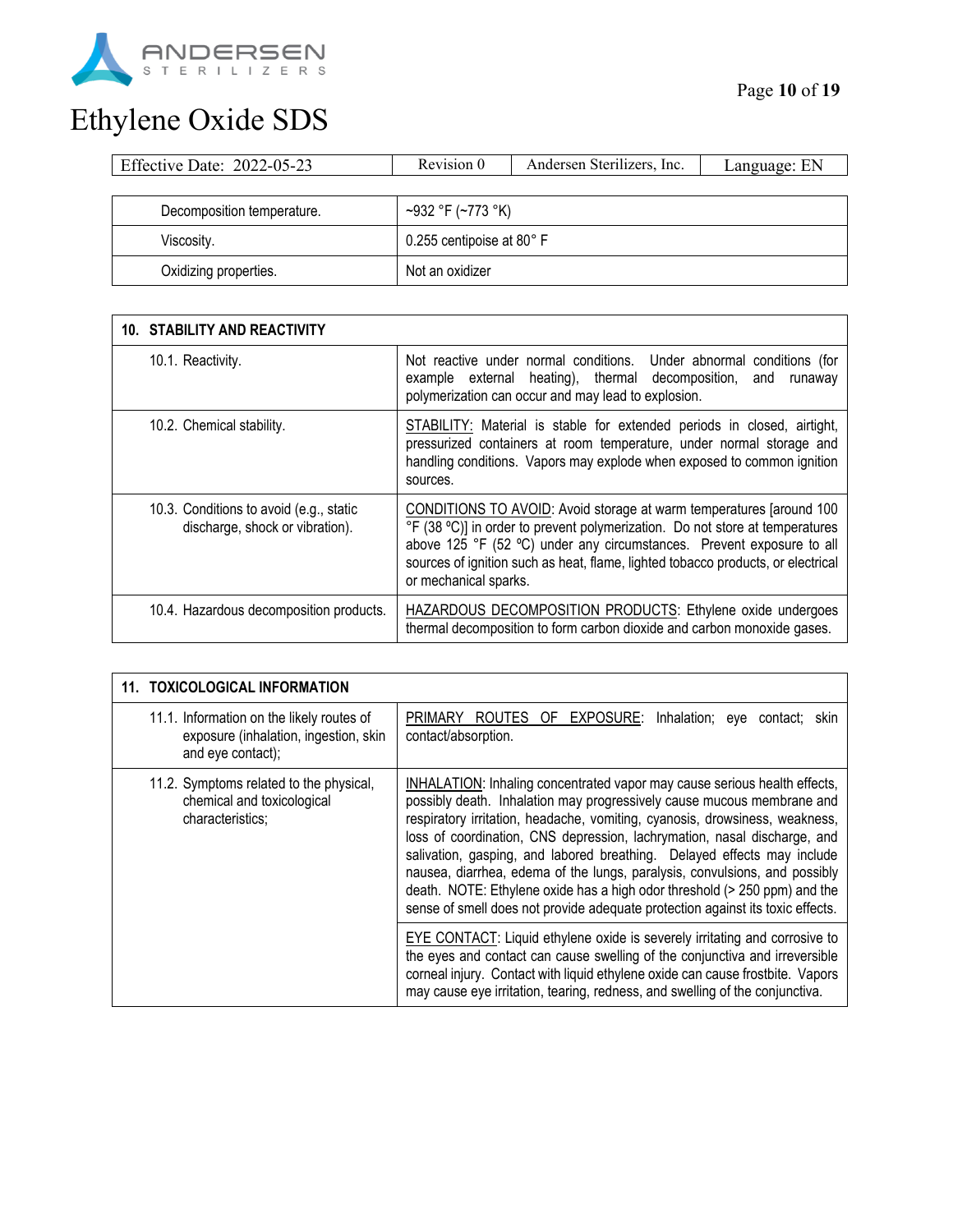

| Effective Date: 2022-05-23                                                  | Revision 0                                                                                                                                                                                                                                                                                                                                                                                                                                                                                                                                                                                                                                                                                   | Andersen Sterilizers, Inc.                                                                                                                                                                                                                                                                                                                                                                                                                                                                                | Language: EN |
|-----------------------------------------------------------------------------|----------------------------------------------------------------------------------------------------------------------------------------------------------------------------------------------------------------------------------------------------------------------------------------------------------------------------------------------------------------------------------------------------------------------------------------------------------------------------------------------------------------------------------------------------------------------------------------------------------------------------------------------------------------------------------------------|-----------------------------------------------------------------------------------------------------------------------------------------------------------------------------------------------------------------------------------------------------------------------------------------------------------------------------------------------------------------------------------------------------------------------------------------------------------------------------------------------------------|--------------|
|                                                                             |                                                                                                                                                                                                                                                                                                                                                                                                                                                                                                                                                                                                                                                                                              |                                                                                                                                                                                                                                                                                                                                                                                                                                                                                                           |              |
|                                                                             | SKIN CONTACT: Prolonged contact with liquid ethylene oxide can cause a<br>local erythema, edema, and formation of blisters. Response is more severe<br>on damp skin. There may be a latency period of several hours prior to the<br>onset of symptoms. Ethylene oxide may be absorbed by the skin, and<br>sustained contact may produce adverse effects such as headache, dizziness,<br>nausea and vomiting. Ethylene oxide is a skin sensitizer and some individuals<br>may suffer an allergic skin reaction. Skin contact may also cause allergic<br>contact dermatitis in some exposed individuals. Liquid ethylene oxide<br>evaporates rapidly and may chill the skin causing frostbite. |                                                                                                                                                                                                                                                                                                                                                                                                                                                                                                           |              |
|                                                                             | vomiting, resulting in lung damage.                                                                                                                                                                                                                                                                                                                                                                                                                                                                                                                                                                                                                                                          | INGESTION: This relatively unlikely route of exposure is expected to cause<br>severe irritation and burns of the mouth and throat, abdominal pain, nausea,<br>vomiting, collapse and coma. Aspiration may occur during swallowing or                                                                                                                                                                                                                                                                      |              |
| 11.3. Delayed and immediate effects and                                     | <b>CHRONIC HEALTH EFFECTS:</b>                                                                                                                                                                                                                                                                                                                                                                                                                                                                                                                                                                                                                                                               |                                                                                                                                                                                                                                                                                                                                                                                                                                                                                                           |              |
| also chronic effects from short- and<br>long-term exposure;                 | SKIN CONTACT: Long-term effects are unknown but are expected to be<br>similar to acute effects of skin exposure.                                                                                                                                                                                                                                                                                                                                                                                                                                                                                                                                                                             |                                                                                                                                                                                                                                                                                                                                                                                                                                                                                                           |              |
|                                                                             |                                                                                                                                                                                                                                                                                                                                                                                                                                                                                                                                                                                                                                                                                              | <b>EYE CONTACT:</b> Some cases of cataract formation have been reported.                                                                                                                                                                                                                                                                                                                                                                                                                                  |              |
|                                                                             | exposures.                                                                                                                                                                                                                                                                                                                                                                                                                                                                                                                                                                                                                                                                                   | INHALATION: Respiratory irritation which can result in permanent lung injury,<br>chromosomal aberrations and peripheral neurotoxic effects with a numbing of<br>the sense of smell. Cognitive and CNS impairment may result from long-term                                                                                                                                                                                                                                                                |              |
|                                                                             | kidneys, and adrenal glands.                                                                                                                                                                                                                                                                                                                                                                                                                                                                                                                                                                                                                                                                 | INGESTION: May cause anemia, gastrointestinal irritation, effects on liver,                                                                                                                                                                                                                                                                                                                                                                                                                               |              |
|                                                                             | CARCINOGENICITY:                                                                                                                                                                                                                                                                                                                                                                                                                                                                                                                                                                                                                                                                             | OSHA classifies ethylene oxide as a cancer/reproductive hazard and<br>considers that, at excessive levels, ethylene oxide may present reproductive,<br>mutagenic, genotoxic, neurologic and skin sensitization hazards.<br>ACGIH classifies ethylene oxide as "A2" - suspected human carcinogen.<br>NTP classifies ethylene oxide as a known human carcinogen.<br>IARC classifies ethylene oxide in Group I (carcinogenic to humans).<br>NIOSH classifies ethylene oxide as a potential human carcinogen. |              |
| 11.4. Numerical measures of toxicity (such<br>as acute toxicity estimates). | 5748 ppm (male rat)<br>4439 ppm (female rat)<br>5029 ppm (rat - combined sexes)                                                                                                                                                                                                                                                                                                                                                                                                                                                                                                                                                                                                              | TOXICOLOGICAL - ACUTE INHALATION: LC50 (1 hr. exposure)<br>Various mammalian species exposed to lethal concentrations of ethylene<br>oxide had symptoms of mucous membrane irritation, central nervous system<br>depression, lacrimation, nasal discharge, salivation, nausea, vomiting,<br>diarrhea, respiratory irritation, loss of coordination and convulsions.                                                                                                                                       |              |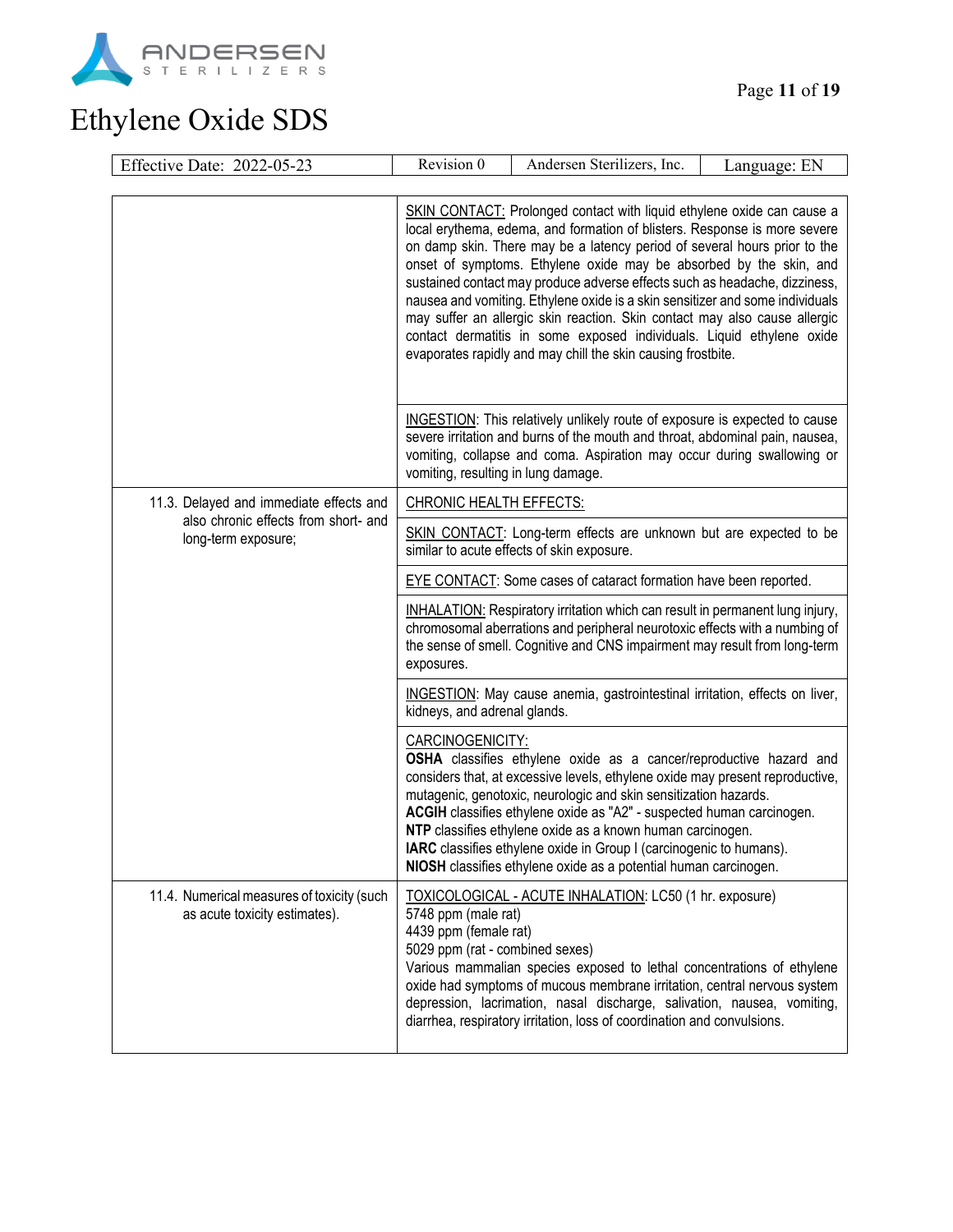

| Effective Date: 2022-05-23 | Revision 0                                                                                                                                                                                                                                                                                                                                                                                                                                                                                                                                                                                                                                                                                                                                                                                                                                                                                                                                                                                                                                                                                                                                                                                                                                                                                                                                                                                                                                                                        | Andersen Sterilizers, Inc.                                                                                                                                                                                                                                                                                                                                                                                                                                                                                                                                                                                                                                                                                      | Language: EN |
|----------------------------|-----------------------------------------------------------------------------------------------------------------------------------------------------------------------------------------------------------------------------------------------------------------------------------------------------------------------------------------------------------------------------------------------------------------------------------------------------------------------------------------------------------------------------------------------------------------------------------------------------------------------------------------------------------------------------------------------------------------------------------------------------------------------------------------------------------------------------------------------------------------------------------------------------------------------------------------------------------------------------------------------------------------------------------------------------------------------------------------------------------------------------------------------------------------------------------------------------------------------------------------------------------------------------------------------------------------------------------------------------------------------------------------------------------------------------------------------------------------------------------|-----------------------------------------------------------------------------------------------------------------------------------------------------------------------------------------------------------------------------------------------------------------------------------------------------------------------------------------------------------------------------------------------------------------------------------------------------------------------------------------------------------------------------------------------------------------------------------------------------------------------------------------------------------------------------------------------------------------|--------------|
|                            |                                                                                                                                                                                                                                                                                                                                                                                                                                                                                                                                                                                                                                                                                                                                                                                                                                                                                                                                                                                                                                                                                                                                                                                                                                                                                                                                                                                                                                                                                   |                                                                                                                                                                                                                                                                                                                                                                                                                                                                                                                                                                                                                                                                                                                 |              |
|                            | TOXICOLOGICAL - CHRONIC INHALATION: Symptoms of chronic exposure<br>are similar to those observed in acute studies, including lung, kidney and liver<br>damage and testicular tubule degeneration in some species. Studies<br>demonstrated neuromuscular effects as the most sensitive indicator of<br>ethylene oxide overexposure.<br>TOXICOLOGICAL - ACUTE DERMAL: No dermal LD50 information is<br>available on this product. It is expected to be corrosive to rabbit skin.<br><b>TOXICOLOGICAL - CHRONIC DERMAL: No chronic dermal toxicity data are</b><br>available on this product.                                                                                                                                                                                                                                                                                                                                                                                                                                                                                                                                                                                                                                                                                                                                                                                                                                                                                       |                                                                                                                                                                                                                                                                                                                                                                                                                                                                                                                                                                                                                                                                                                                 |              |
|                            |                                                                                                                                                                                                                                                                                                                                                                                                                                                                                                                                                                                                                                                                                                                                                                                                                                                                                                                                                                                                                                                                                                                                                                                                                                                                                                                                                                                                                                                                                   |                                                                                                                                                                                                                                                                                                                                                                                                                                                                                                                                                                                                                                                                                                                 |              |
|                            |                                                                                                                                                                                                                                                                                                                                                                                                                                                                                                                                                                                                                                                                                                                                                                                                                                                                                                                                                                                                                                                                                                                                                                                                                                                                                                                                                                                                                                                                                   |                                                                                                                                                                                                                                                                                                                                                                                                                                                                                                                                                                                                                                                                                                                 |              |
|                            |                                                                                                                                                                                                                                                                                                                                                                                                                                                                                                                                                                                                                                                                                                                                                                                                                                                                                                                                                                                                                                                                                                                                                                                                                                                                                                                                                                                                                                                                                   | TOXICOLOGICAL - EYE: No eye irritation animal data are available on this<br>product; however, it is expected to be extremely irritating to rabbit eyes.                                                                                                                                                                                                                                                                                                                                                                                                                                                                                                                                                         |              |
|                            | product is: 330 mg/kg, rat.                                                                                                                                                                                                                                                                                                                                                                                                                                                                                                                                                                                                                                                                                                                                                                                                                                                                                                                                                                                                                                                                                                                                                                                                                                                                                                                                                                                                                                                       | TOXICOLOGICAL - ACUTE INGESTION: The acute oral LD50 for this                                                                                                                                                                                                                                                                                                                                                                                                                                                                                                                                                                                                                                                   |              |
|                            | <b>TOXICOLOGICAL - CHRONIC INGESTION: The effects of chronic ingestion</b><br>of this product are unknown.                                                                                                                                                                                                                                                                                                                                                                                                                                                                                                                                                                                                                                                                                                                                                                                                                                                                                                                                                                                                                                                                                                                                                                                                                                                                                                                                                                        |                                                                                                                                                                                                                                                                                                                                                                                                                                                                                                                                                                                                                                                                                                                 |              |
|                            | CARCINOGENICITY: A recent assessment of available epidemiology studies<br>related to ethylene oxide concluded that the evidence indicates that ethylene<br>oxide does not cause heart disease, an excess of cancers overall, or brain,<br>stomach or pancreatic cancers which were seen in some animal and isolated<br>human studies. The findings with respect to leukemia and non-Hodgkin's<br>lymphoma are less definitive. While the majority of the evidence does not<br>indicate that ethylene oxide causes these cancers, there are some suggestive<br>trends. A longer follow-up of ethylene oxide was completed in 2004 to better<br>clarify these relationships. NIOSH reported no overall elevated risk for any<br>type of cancer or other diseases as compared to the general population,<br>however, among those workers with very high ethylene oxide exposure<br>(combination of exposure level and years worked); there was evidence of an<br>elevated risk for blood cancers among men and breast cancer among women.<br>Two inhalation studies with rats demonstrated carcinogenic responses<br>consisting of increased incidences of mononuclear cell leukemia, peritoneal<br>mesotheliomas, and primary brain tumors. In 2-year inhalation studies with<br>mice there was evidence of carcinogenic activity as indicated by dose-related<br>incidences of benign or malignant neoplasms of the uterus, mammary gland,<br>and hematopoietic system (lymphoma). |                                                                                                                                                                                                                                                                                                                                                                                                                                                                                                                                                                                                                                                                                                                 |              |
|                            |                                                                                                                                                                                                                                                                                                                                                                                                                                                                                                                                                                                                                                                                                                                                                                                                                                                                                                                                                                                                                                                                                                                                                                                                                                                                                                                                                                                                                                                                                   | MUTAGENICITY: While ethylene oxide has demonstrated, in epidemiological<br>studies with exposed workers, an increased incidence of chromosomal<br>aberrations and sister chromatid exchanges, the relevance of such effects to<br>human health hazard evaluation is currently uncertain. In rodent studies, dose<br>related exposure to ethylene oxide induces increases in numbers of adducts<br>in DNA and hemoglobin. Laboratory studies with mice have shown that acute<br>exposure to ethylene oxide at 300 ppm and above caused testicular injury as<br>evidenced by concentration-related increased embryonic deaths following<br>mating of exposed males to non-exposed females (Dominant-Lethal Test). |              |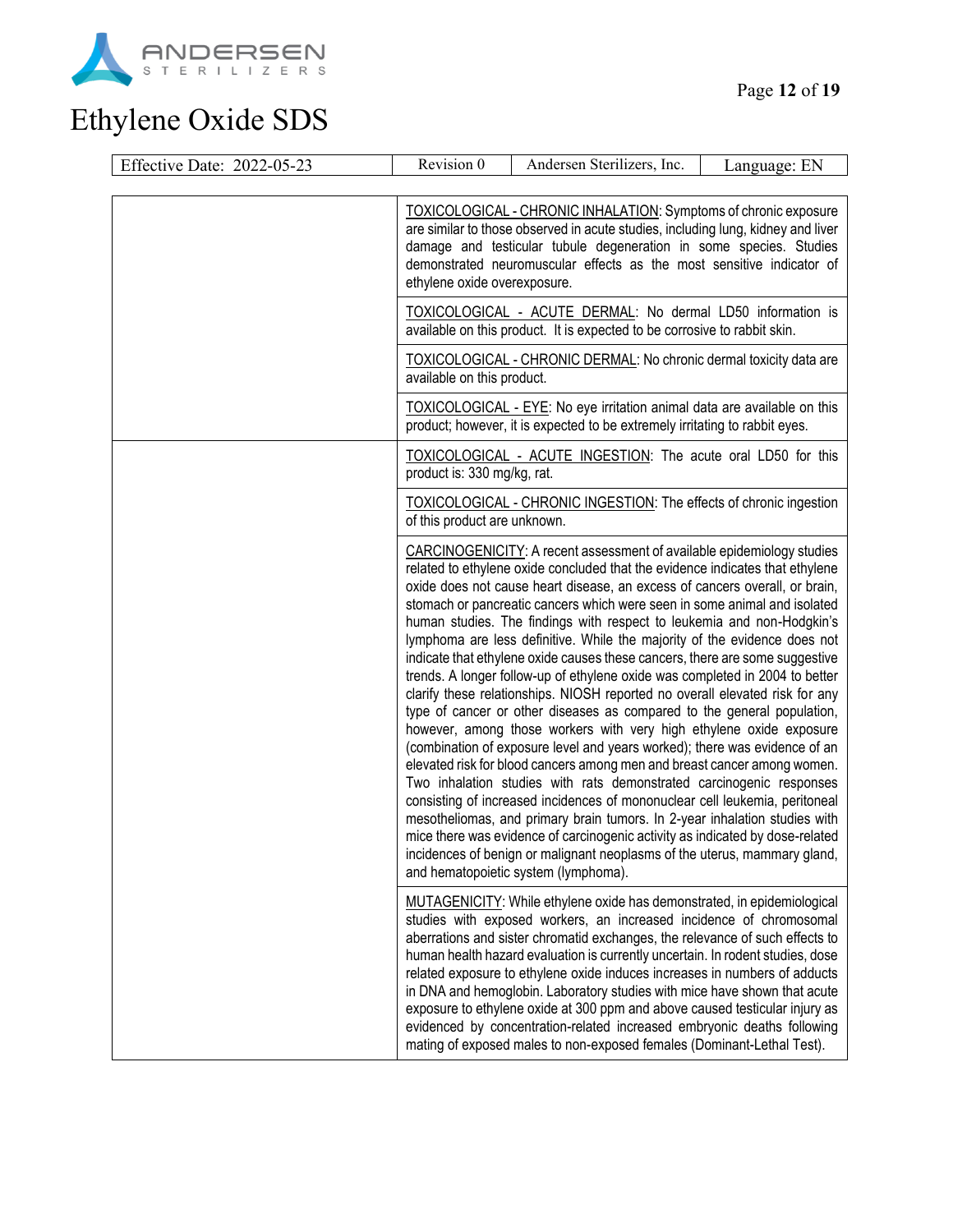

| <b>Effective Date: 2022-05-23</b> | Revision 0                                                                                                                                                                                                                                                                                                                                                                                                                                                                                                                                                                                                                                                                                    | Andersen Sterilizers, Inc.                                                                                                                                                                                                                                                                                                                                                                                                                                           | Language: EN |
|-----------------------------------|-----------------------------------------------------------------------------------------------------------------------------------------------------------------------------------------------------------------------------------------------------------------------------------------------------------------------------------------------------------------------------------------------------------------------------------------------------------------------------------------------------------------------------------------------------------------------------------------------------------------------------------------------------------------------------------------------|----------------------------------------------------------------------------------------------------------------------------------------------------------------------------------------------------------------------------------------------------------------------------------------------------------------------------------------------------------------------------------------------------------------------------------------------------------------------|--------------|
|                                   |                                                                                                                                                                                                                                                                                                                                                                                                                                                                                                                                                                                                                                                                                               |                                                                                                                                                                                                                                                                                                                                                                                                                                                                      |              |
|                                   | NEUROTOXICITY: Effects are similar to those of acute (short term) exposure,<br>namely, headaches, nausea, diarrhea, lethargy and irrational behavior.<br>Muscle weakness, loss of sensation in the extremities and a reduction in the<br>sense of smell and/or taste may also result. Studies on workers indicate that<br>CNS and cognitive impairment may result from chronic exposures to ethylene<br>oxide.                                                                                                                                                                                                                                                                                |                                                                                                                                                                                                                                                                                                                                                                                                                                                                      |              |
|                                   | REPRODUCTIVE EFFECTS: Some limited epidemiological data suggests<br>that women exposed to ethylene oxide have a greater incidence of<br>miscarriage. A one-generation reproduction study in rats showed decreased<br>numbers of pups at 100 ppm but not at 33 ppm. In a two-generation<br>reproduction study involving exposure of rats to ethylene oxide vapor for 6<br>hrs/day, 5 days/week, there was parental toxicity at 33 ppm and 100 ppm.<br>Post implantation losses with reduction in litter size and offspring body weight<br>were found at 33 ppm and 100 ppm. The no-observable effect concentration<br>for adult toxicity, offspring effect and reproductive effect was 10 ppm. |                                                                                                                                                                                                                                                                                                                                                                                                                                                                      |              |
|                                   | malformations.                                                                                                                                                                                                                                                                                                                                                                                                                                                                                                                                                                                                                                                                                | <b>TERATOLOGY:</b> Inhalation development toxicity studies with rats exposed to<br>ethylene oxide vapor at concentrations of 50 ppm, 125 ppm and 225 ppm<br>showed that maternal toxicity occurred at 125 and 225 ppm. Fetotoxicity,<br>evidenced by reduced fetal body weight, occurred at all concentrations. At<br>225 ppm and to a lesser extent at 125 ppm an increased incidence of skeletal<br>variants was found. There was no evidence of embryotoxicity or |              |
|                                   | central nervous system.                                                                                                                                                                                                                                                                                                                                                                                                                                                                                                                                                                                                                                                                       | <b>TARGET ORGANS:</b> Overexposure to this product may affect the skin, eyes,<br>respiratory system, liver, kidneys, brain, blood, reproductive system and                                                                                                                                                                                                                                                                                                           |              |

| <b>12. ECOLOGICAL INFORMATION</b>                                |                                                                                                                                                                                                                                                                                       |
|------------------------------------------------------------------|---------------------------------------------------------------------------------------------------------------------------------------------------------------------------------------------------------------------------------------------------------------------------------------|
| 12.1. Ecotoxicity (aquatic and terrestrial,<br>where available). | AQUATIC TOXICITY:<br>Acute 96-hr. LC50 data:<br>57-84 mg/L, fathead minnow (Pimephales promelas)<br>90 mg/L, goldfish (Carassius auratus)<br>137-300 mg/L, water flea (Daphnia magna)<br>Material is slightly toxic to marine invertebrates.<br>48 hr. LC50 in brine shrimp: 490 mg/L |
| 12.2. Persistence and degradability.                             | CHEMICAL FATE INFORMATION:<br>BOD5: 0.35 p/p.<br>BOD10: 1.1 p/p.<br>BOD20: 1.3 p/p.                                                                                                                                                                                                   |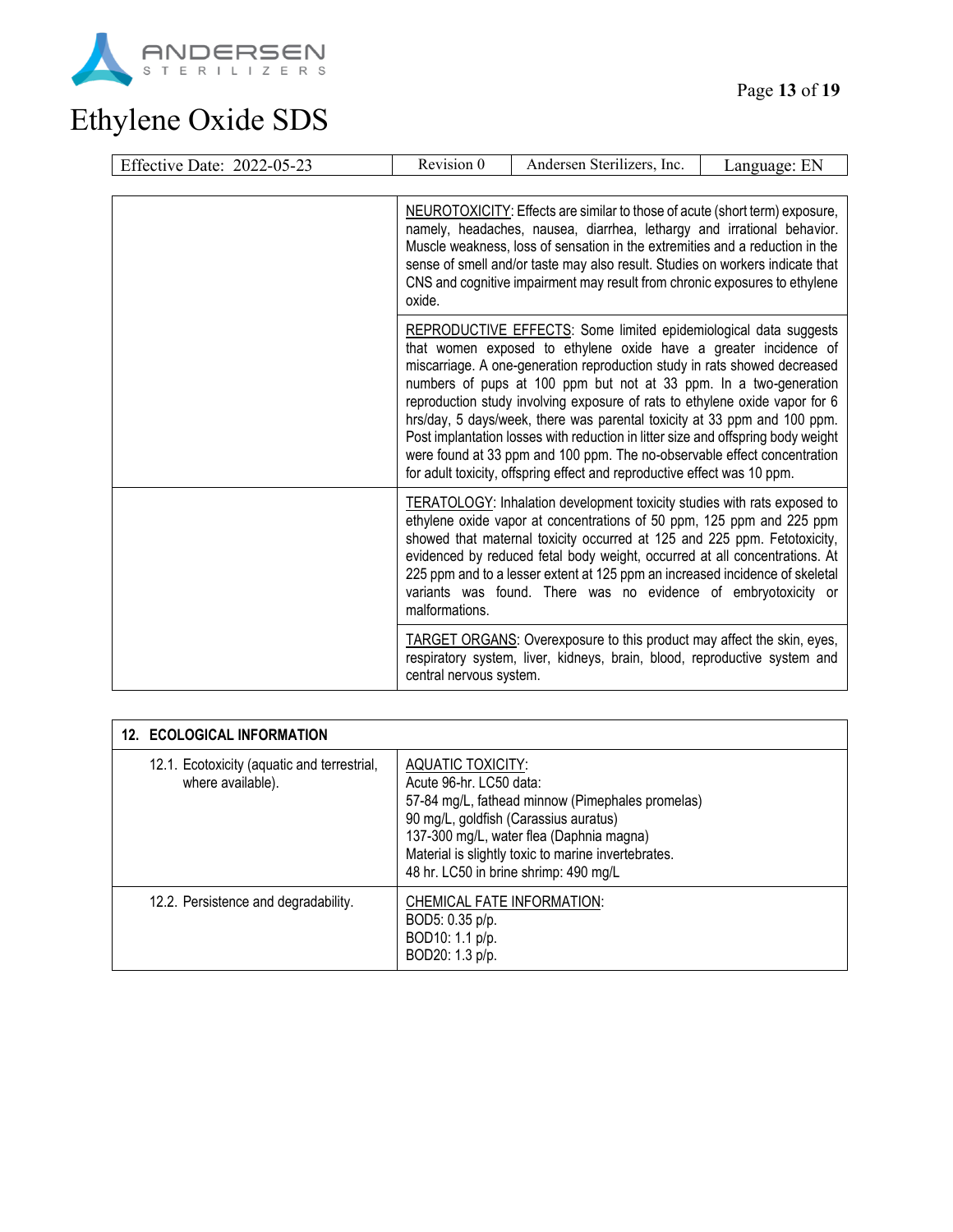

| Effective Date: 2022-05-23       | Revision 0 | Andersen Sterilizers, Inc.                                                                                                                                                                                                                                                                                                                                                                                                                                                                                                                                                                                                      | Language: EN |
|----------------------------------|------------|---------------------------------------------------------------------------------------------------------------------------------------------------------------------------------------------------------------------------------------------------------------------------------------------------------------------------------------------------------------------------------------------------------------------------------------------------------------------------------------------------------------------------------------------------------------------------------------------------------------------------------|--------------|
|                                  |            |                                                                                                                                                                                                                                                                                                                                                                                                                                                                                                                                                                                                                                 |              |
| 12.3. Bioaccumulative potential. |            | Bioconcentration is not expected to occur due to high water solubility and a<br>low log Kow. Ethylene oxide hydrolyzes to ethylene glycol. Biodegradation of<br>ethylene oxide occurs at a moderate rate after acclimation (3-20%<br>degradation after 5 days; 70% after 20 days). Biodegradation is expected in<br>a wastewater treatment plant. Ethylene oxide has an estimated half life in the<br>atmosphere of 105 days. EO does not readily absorb into sediments or soils<br>and does not persist in soils; if absorbed, soil organisms will over time convert<br>EO to glycols eliminating any persistence in the soil. |              |
| 12.4. Mobility in soil.          |            | EO does not readily absorb into sediments or soils.                                                                                                                                                                                                                                                                                                                                                                                                                                                                                                                                                                             |              |

| <b>13. DISPOSAL CONSIDERATIONS</b>                                                                                                                                    |                                                                                                                                                                                                                                                                                                                                                                                                                                                                                                                                                                                                                                         |
|-----------------------------------------------------------------------------------------------------------------------------------------------------------------------|-----------------------------------------------------------------------------------------------------------------------------------------------------------------------------------------------------------------------------------------------------------------------------------------------------------------------------------------------------------------------------------------------------------------------------------------------------------------------------------------------------------------------------------------------------------------------------------------------------------------------------------------|
| 13.1. Description of waste residues and<br>information on their safe handling<br>and methods of disposal, including<br>the disposal of any contaminated<br>packaging. | WASTE MANAGEMENT / DISPOSAL:<br>Dispose of used Ethylene Oxide ampoules/cartridges, sterilization bags,<br>indicators, and accessories as you would ordinary trash.                                                                                                                                                                                                                                                                                                                                                                                                                                                                     |
|                                                                                                                                                                       | Unused Ethylene Oxide ampoules/cartridges are a RCRA hazardous waste<br>with waste code U115 (Commercial chemical product - listed for toxicity and<br>ignitability). Unused Ethylene Oxide ampoules/cartridges may be incinerated<br>in an approved hazardous waste incinerator or can be biologically treated in<br>an approved facility. DO NOT INCINERATE ANY UNUSED Ethylene Oxide<br>ampoules/cartridges. Unused Ethylene Oxide ampoules/cartridges are<br>banned from land disposal. Dispose of unused Ethylene Oxide<br>ampoules/cartridges in accordance with all applicable Federal, State and local<br>laws and regulations. |

| <b>14. TRANSPORT INFORMATION</b>        |                                                                                                                                                      |
|-----------------------------------------|------------------------------------------------------------------------------------------------------------------------------------------------------|
| 14.1. UN number.                        | UN 1040                                                                                                                                              |
| 14.2. UN / DOT proper shipping<br>name. | Ethylene Oxide                                                                                                                                       |
| 14.3. DOT Approval                      | CA-9803005, approval for small quantity packaging pursuant to 49 CFR §<br>$173.4(c)$ .                                                               |
| 14.4. DOT Label                         | This package conforms to 49 CFR 173.4 for domestic highway or rail transport<br>only.                                                                |
| 14.5. IATA Regulation                   | IATA SO A131 and UN SP 342                                                                                                                           |
| 14.6. Packaging                         | See Section 7.2                                                                                                                                      |
| 14.7. Transport hazard class (es).      | <b>DOT</b><br>Primary: 2.3 (Poison Gas);<br>Secondary: 2.1 (Flammable Gas)<br>Poison-Inhalation Hazard Zone D<br>Reportable Quantity 10 lb (4.54 kg) |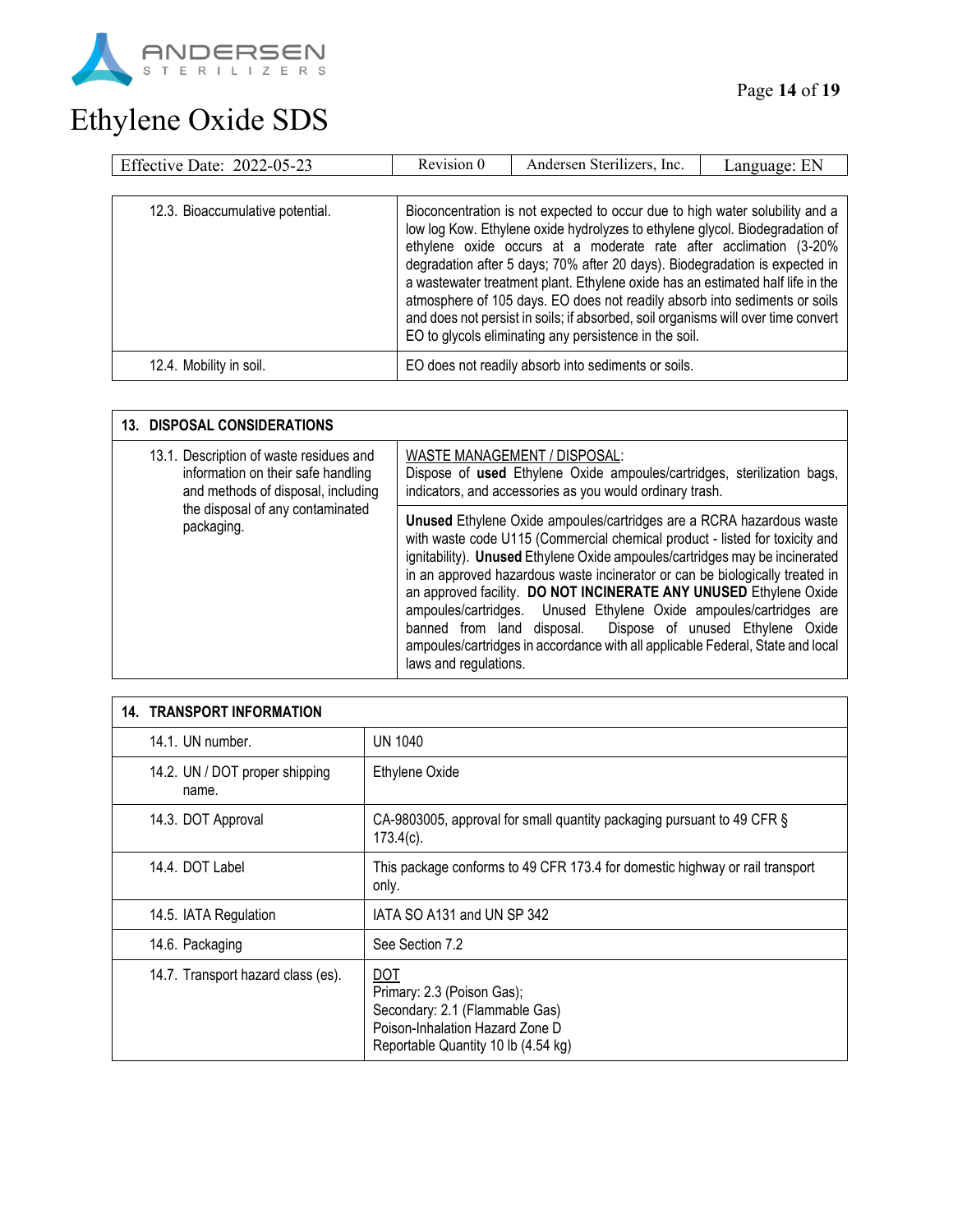

#### Page **15** of **19**

| Effective Date: 2022-05-23                                                                                                                                                                    |                                                                                            | Revision 0                      | Andersen Sterilizers, Inc. | Language: EN |
|-----------------------------------------------------------------------------------------------------------------------------------------------------------------------------------------------|--------------------------------------------------------------------------------------------|---------------------------------|----------------------------|--------------|
|                                                                                                                                                                                               |                                                                                            |                                 |                            |              |
|                                                                                                                                                                                               | <b>IMO</b><br>Primary: 2.3 (Toxic Gas);<br>Secondary: 2.1 (Flammable Gas)                  |                                 |                            |              |
|                                                                                                                                                                                               | TDG (from or within Canada)<br>Primary: 2.3 (Toxic Gas);<br>Secondary: 2.1 (Flammable Gas) |                                 |                            |              |
| 14.8. Packing group, if applicable.                                                                                                                                                           | Not applicable                                                                             |                                 |                            |              |
| 14.9. Marine pollutant (Yes/No).                                                                                                                                                              | No                                                                                         |                                 |                            |              |
| 14.10.<br>Special precautions<br>which a user needs to be<br>aware of or needs to comply<br>with in connection with<br>transport or conveyance<br>either within or outside their<br>premises. | See Section 7.2                                                                            |                                 |                            |              |
| 14.11. Transportation in bulk<br>according to Annex II of<br>MARPOL 73/78 and the IBC<br>Code.                                                                                                |                                                                                            | Product is not supplied in bulk |                            |              |

| <b>15. REGULATORY INFORMATION</b> |              |                                                                                                                                                                                                                                                                                                                                                                                                                                                                                                                                                                |  |
|-----------------------------------|--------------|----------------------------------------------------------------------------------------------------------------------------------------------------------------------------------------------------------------------------------------------------------------------------------------------------------------------------------------------------------------------------------------------------------------------------------------------------------------------------------------------------------------------------------------------------------------|--|
|                                   |              | 15.1. Safety, health, and environmental regulations specific for the product in question.                                                                                                                                                                                                                                                                                                                                                                                                                                                                      |  |
| US Federal:                       | CERCLA:      | Section 103: Reportable Quantity - 10 lb (40 CFR 302.4)                                                                                                                                                                                                                                                                                                                                                                                                                                                                                                        |  |
|                                   | CWA:         | Release into a waterway may require reporting to the National Response Center<br>@ 800-424-8802 (40 CFR 116.4).                                                                                                                                                                                                                                                                                                                                                                                                                                                |  |
|                                   | <b>FIFRA</b> | If this chemical is a pesticide product registered by the United States Environmental<br>Protection Agency, it is subject to certain labeling requirements under federal<br>pesticide law. These requirements differ from the classification criteria and hazard<br>information required for safety data sheets (SDS), and for workplace labels of non-<br>pesticide chemicals. The hazard information required on the pesticide label is<br>reproduced below. The pesticide label also includes other important information,<br>including directions for use. |  |
|                                   |              | EPA Establishment Registration No. 69340-NC-01<br>DANGER: Causes irreversible eye damage and skin burns. Harmful if inhaled. Do<br>not breath vapor. Do not get on eyes, skin, or clothing. Do not swallow. Cancer<br>Hazard and Reproductive Hazard. May cause nervous system damage. Store and<br>use with adequate ventilation in accordance with 29 CFR1910.1047.                                                                                                                                                                                          |  |
|                                   | RCRA:        | If discarded in purchased form, this product is a listed and characteristic hazardous<br>waste. However, under RCRA, it is the responsibility of the product user to<br>determine at the time of disposal whether a material containing the product or<br>derived from the product should be classified as a hazardous waste (40 CFR<br>261.20-24).                                                                                                                                                                                                            |  |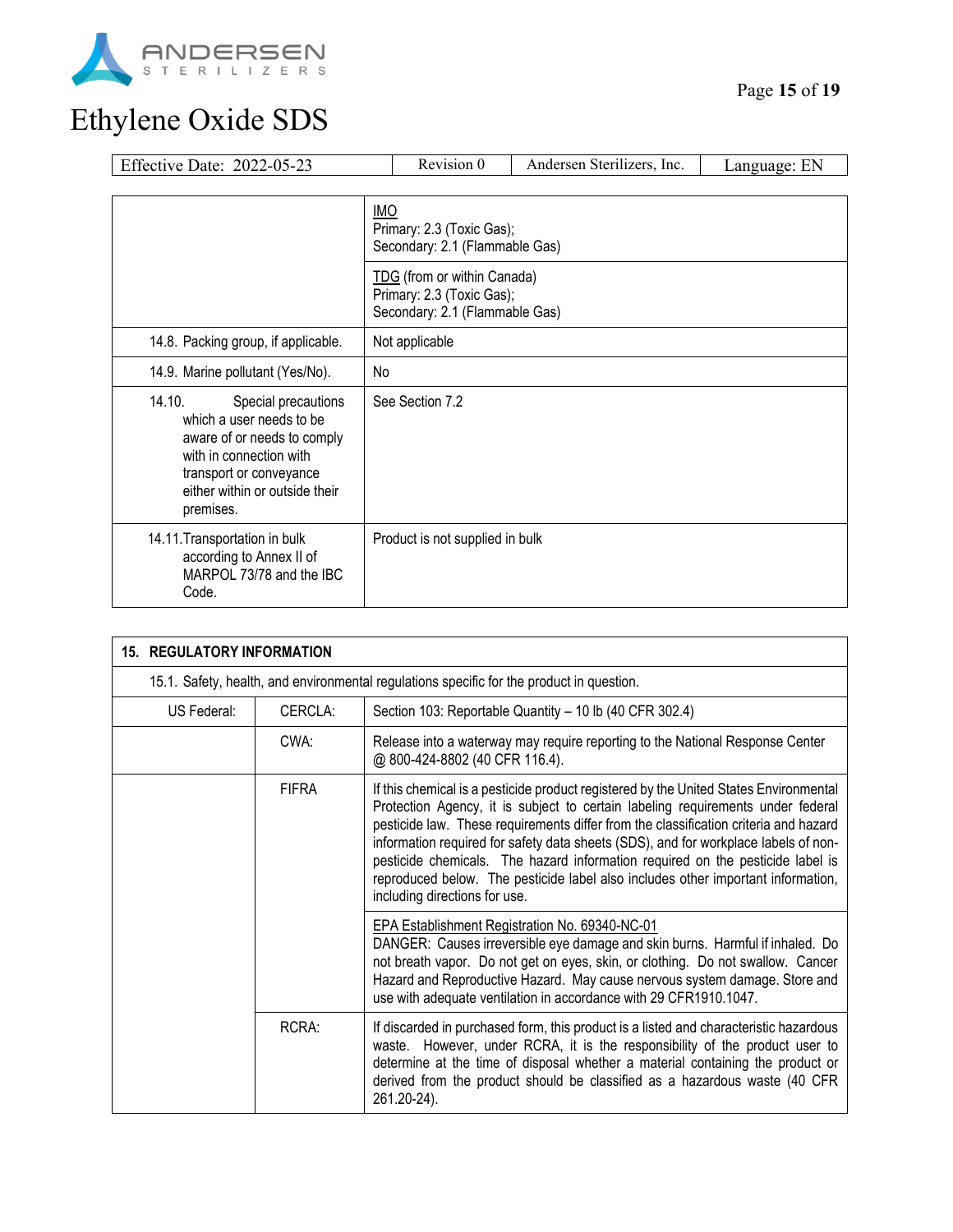

| Effective Date: 2022-05-23 |                                                                                                                         | Revision 0                                                                                                                                                                                                                               | Andersen Sterilizers, Inc.                                                                                                       | Language: EN |  |  |
|----------------------------|-------------------------------------------------------------------------------------------------------------------------|------------------------------------------------------------------------------------------------------------------------------------------------------------------------------------------------------------------------------------------|----------------------------------------------------------------------------------------------------------------------------------|--------------|--|--|
|                            |                                                                                                                         |                                                                                                                                                                                                                                          |                                                                                                                                  |              |  |  |
|                            | Other EPA                                                                                                               | EPA list of Hazardous Air Contaminants: Listed<br>EPA Organic Hazardous Air Pollutant (HAP) list (40 CFR 61.01): Listed<br>EPA list of Pesticide Chemicals (40 CFR 180.151): Listed<br>EPA NESHAPS (40 CFR 63.360)<br>VOC Rule: 100% VOC |                                                                                                                                  |              |  |  |
|                            | FDA/USDA:                                                                                                               | Not applicable.                                                                                                                                                                                                                          |                                                                                                                                  |              |  |  |
|                            | OSHA:                                                                                                                   | This product is hazardous under the criteria of the Federal OSHA Hazard<br>Communication Standard 29 CFR 1910.1200.<br>Ethylene Oxide Standard 29 CFR 1910.1047                                                                          |                                                                                                                                  |              |  |  |
| <b>US State:</b>           | California Proposition 65: Listed; cancer hazard; reproductive hazard<br>California Director's List: Listed.            |                                                                                                                                                                                                                                          |                                                                                                                                  |              |  |  |
|                            | Florida Hazardous Substance List: Listed                                                                                |                                                                                                                                                                                                                                          |                                                                                                                                  |              |  |  |
|                            | Massachusetts Extraordinarily Hazardous Substance List: Listed                                                          |                                                                                                                                                                                                                                          |                                                                                                                                  |              |  |  |
|                            | Minnesota Hazardous Substance List: Listed                                                                              |                                                                                                                                                                                                                                          |                                                                                                                                  |              |  |  |
|                            | New Jersey Hazardous Substance List: Listed sn 0882 (Special Hazardous Substance;<br>Environmental Hazardous Substance) |                                                                                                                                                                                                                                          |                                                                                                                                  |              |  |  |
|                            | Pennsylvania Right-to-know List: Listed                                                                                 |                                                                                                                                                                                                                                          |                                                                                                                                  |              |  |  |
| Canadian:                  | DSL:<br>Not Listed                                                                                                      |                                                                                                                                                                                                                                          |                                                                                                                                  |              |  |  |
|                            | WHMIS:                                                                                                                  | Classification: A; B1; D1A; D2A; D2B; F                                                                                                                                                                                                  | Ingredient Disclosure List: Listed 0.1%, item 725 (1310)<br>This MSDS complies with the Canadian Controlled Product Regulations. |              |  |  |
| EU:                        | CLP:                                                                                                                    | See Section 2                                                                                                                                                                                                                            |                                                                                                                                  |              |  |  |
|                            | EINECS:                                                                                                                 | See Section 3                                                                                                                                                                                                                            |                                                                                                                                  |              |  |  |
|                            | REACH:                                                                                                                  | Not applicable.                                                                                                                                                                                                                          |                                                                                                                                  |              |  |  |

| 16. OTHER INFORMATION INCLUDING INFORMATION ON PREPARATION AND REVISION |                                             |          |  |
|-------------------------------------------------------------------------|---------------------------------------------|----------|--|
| Last<br><b>Revision</b><br>Date:                                        | See top of each page under 'Effective Date' |          |  |
|                                                                         | Rev <sub>0</sub>                            | Original |  |
| <b>Risk</b><br><b>Phrases</b><br>Used:                                  | See Section 2                               |          |  |
| Hazard<br>Ratings:                                                      | See Section 5.2                             |          |  |
| THE FOLLOWING ABBREVIATIONS MAY BE USED IN THIS DOCUMENT:               |                                             |          |  |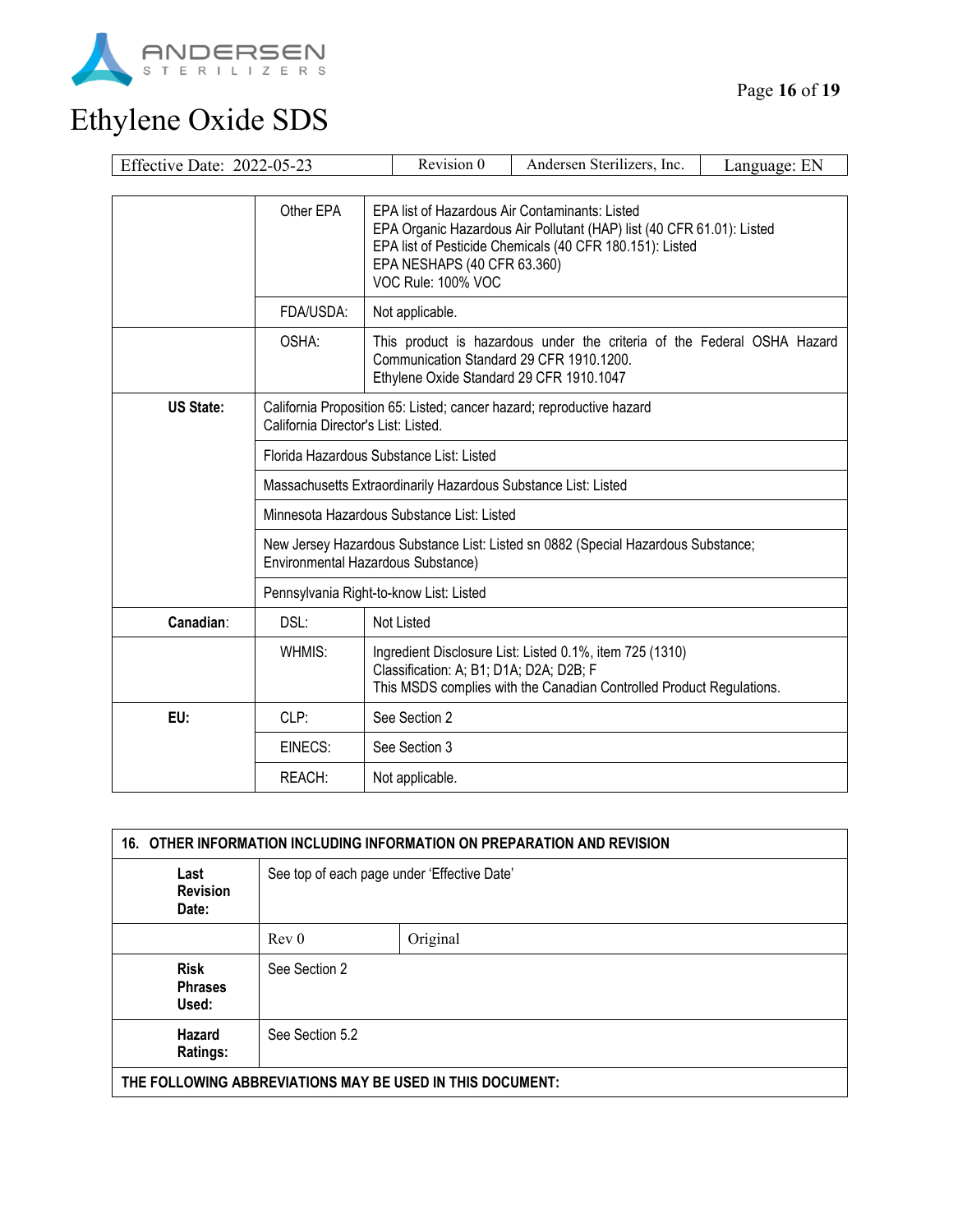

| Effective Date: 2022-05-23                                             |                                                                                             | Revision 0                                  | Andersen Sterilizers, Inc.                                           | Language: EN |  |
|------------------------------------------------------------------------|---------------------------------------------------------------------------------------------|---------------------------------------------|----------------------------------------------------------------------|--------------|--|
| <b>ACGIH</b><br>American Council of Governmental Industrial Hygienists |                                                                                             |                                             |                                                                      |              |  |
| <b>AICS</b>                                                            |                                                                                             | Australian Inventory of Chemical Substances |                                                                      |              |  |
| BOD 5, 10, 20                                                          | Biochemical Oxygen Demand, 5, 10 or 20 day                                                  |                                             |                                                                      |              |  |
| CAS                                                                    | <b>Chemical Abstract Service</b>                                                            |                                             |                                                                      |              |  |
| <b>CERCLA</b>                                                          |                                                                                             |                                             | Comprehensive Environmental Response, Compensation and Liability Act |              |  |
| <b>CFR</b>                                                             | Code of Federal Regulations                                                                 |                                             |                                                                      |              |  |
| <b>CLP</b>                                                             | Classification, Labeling and Packaging                                                      |                                             |                                                                      |              |  |
| <b>CNS</b>                                                             | Central nervous system                                                                      |                                             |                                                                      |              |  |
| <b>CWA</b>                                                             | Clean Water Act                                                                             |                                             |                                                                      |              |  |
| D.O.T. or DOT                                                          | Department of Transportation                                                                |                                             |                                                                      |              |  |
| <b>DSL</b>                                                             | Domestic Substance List (Canada)                                                            |                                             |                                                                      |              |  |
| <b>EC50</b>                                                            | Effective concentration, which induces a response halfway between the baseline and maximum. |                                             |                                                                      |              |  |
| EC                                                                     | <b>European Community</b>                                                                   |                                             |                                                                      |              |  |
| <b>ECL</b>                                                             | Existing Chemicals List (Korea)                                                             |                                             |                                                                      |              |  |
| <b>EINECS</b>                                                          | European Inventory of Existing Commercial Substances                                        |                                             |                                                                      |              |  |
| EPA                                                                    | <b>Environmental Protection Agency</b>                                                      |                                             |                                                                      |              |  |
| EU                                                                     | European Union                                                                              |                                             |                                                                      |              |  |
| <b>FDA</b>                                                             | Food and Drug Administration                                                                |                                             |                                                                      |              |  |
| <b>FIFRA</b>                                                           | Federal Insecticide, Fungicide and Rodenticide Act                                          |                                             |                                                                      |              |  |
| <b>GHS</b>                                                             | Globally Harmonized System                                                                  |                                             |                                                                      |              |  |
| <b>HAP</b>                                                             | Hazardous Air Pollutant                                                                     |                                             |                                                                      |              |  |
| <b>HMIS</b>                                                            | Hazardous Materials Information System                                                      |                                             |                                                                      |              |  |
| <b>IARC</b>                                                            | International Agency for Research on Cancer                                                 |                                             |                                                                      |              |  |
| <b>IBC</b>                                                             | International Bulk Chemical Code                                                            |                                             |                                                                      |              |  |
| IDL                                                                    | Ingredient disclosure list                                                                  |                                             |                                                                      |              |  |
| <b>IDLH</b>                                                            | Immediately Dangerous to Life and Health                                                    |                                             |                                                                      |              |  |
| <b>IMO</b>                                                             | International Maritime Organization                                                         |                                             |                                                                      |              |  |
| <b>KSt</b>                                                             | Deflagration Index                                                                          |                                             |                                                                      |              |  |
| LC50                                                                   | Median lethal concentration for 50% mortality of subject species by the inhalation route    |                                             |                                                                      |              |  |
| LD50                                                                   | Median lethal dose for 50% mortality of subject species by the oral or dermal route         |                                             |                                                                      |              |  |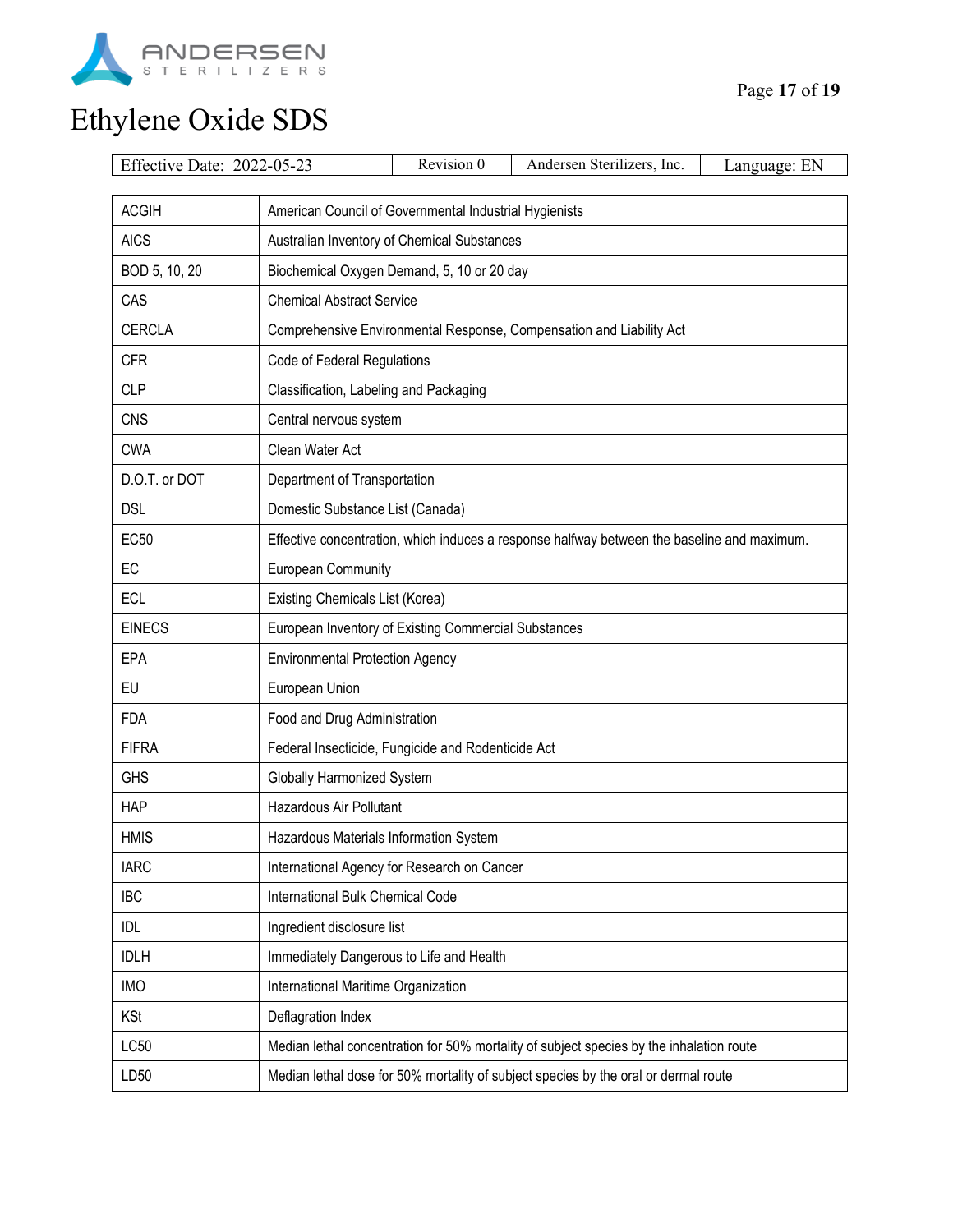

| Effective Date: 2022-05-23 |                                                                                                                                                             | Revision 0                                                        | Andersen Sterilizers, Inc.                                          | Language: EN |  |  |
|----------------------------|-------------------------------------------------------------------------------------------------------------------------------------------------------------|-------------------------------------------------------------------|---------------------------------------------------------------------|--------------|--|--|
| <b>LDLO</b>                | Median lethal dose low; the lowest dose of a substance introduced by any route other than inhalation<br>reported to have caused death in humans or animals. |                                                                   |                                                                     |              |  |  |
| LEL/LFL                    | Lower Explosive Limit / Lower Flammable Limit                                                                                                               |                                                                   |                                                                     |              |  |  |
| <b>MARPOL</b>              |                                                                                                                                                             |                                                                   | International Convention for the Prevention of Pollution from Ships |              |  |  |
| <b>MSHA</b>                | Mine Safety Health Administration                                                                                                                           |                                                                   |                                                                     |              |  |  |
| <b>NESHAPS</b>             | National Emission Standards for Hazardous Air Pollutants                                                                                                    |                                                                   |                                                                     |              |  |  |
| <b>NFPA</b>                | National Fire Protection Association                                                                                                                        |                                                                   |                                                                     |              |  |  |
| <b>NIOSH</b>               | National Institute of Occupational Safety and Health                                                                                                        |                                                                   |                                                                     |              |  |  |
| <b>NTP</b>                 | National Toxicology Program                                                                                                                                 |                                                                   |                                                                     |              |  |  |
| <b>OSHA</b>                | Occupational Safety and Health Administration                                                                                                               |                                                                   |                                                                     |              |  |  |
| PBT                        | Persistent Bioaccumulative Toxic                                                                                                                            |                                                                   |                                                                     |              |  |  |
| <b>PEL</b>                 |                                                                                                                                                             | Permissible Exposure Limit (default 8 hour day, 40 hour week TWA) |                                                                     |              |  |  |
| p/p                        | Parts per part                                                                                                                                              |                                                                   |                                                                     |              |  |  |
| Ppm                        | Parts per million                                                                                                                                           |                                                                   |                                                                     |              |  |  |
| p.s.i.g. or psig           | Pounds per square inch (gauge pressure)                                                                                                                     |                                                                   |                                                                     |              |  |  |
| <b>PSM</b>                 | Process Safety Management                                                                                                                                   |                                                                   |                                                                     |              |  |  |
| <b>PVC</b>                 | Polyvinyl chloride                                                                                                                                          |                                                                   |                                                                     |              |  |  |
| <b>RCRA</b>                | Resource Conservation and Recovery Act                                                                                                                      |                                                                   |                                                                     |              |  |  |
| <b>REACH</b>               | Registration, Evaluation, Authorization and Restriction of Chemical Substances                                                                              |                                                                   |                                                                     |              |  |  |
| REL                        | Recommended Exposure Limit (default 10 hour day, 40 hour week TWA)                                                                                          |                                                                   |                                                                     |              |  |  |
| <b>RMP</b>                 | Risk Management Plan                                                                                                                                        |                                                                   |                                                                     |              |  |  |
| <b>SARA</b>                | Superfund Amendment and Reauthorization Act of 1990                                                                                                         |                                                                   |                                                                     |              |  |  |
| <b>SCBA</b>                | Self-contained breathing apparatus                                                                                                                          |                                                                   |                                                                     |              |  |  |
| <b>STEL</b>                | Short Term Exposure Limit (default 15 minute TWA)                                                                                                           |                                                                   |                                                                     |              |  |  |
| <b>TDLO</b>                | Lowest dose to which humans or animals have been exposed and reported to produce a toxic effect<br>other than cancer                                        |                                                                   |                                                                     |              |  |  |
| <b>TDG</b>                 |                                                                                                                                                             | <b>Transportation of Dangerous Goods</b>                          |                                                                     |              |  |  |
| <b>TLV</b>                 | Threshold limit value                                                                                                                                       |                                                                   |                                                                     |              |  |  |
| <b>TSCA</b>                | <b>Toxic Substance Control Act</b>                                                                                                                          |                                                                   |                                                                     |              |  |  |
| <b>TWA</b>                 | Time Weighted Average                                                                                                                                       |                                                                   |                                                                     |              |  |  |
| UFL                        | Upper Flammable Limit                                                                                                                                       |                                                                   |                                                                     |              |  |  |